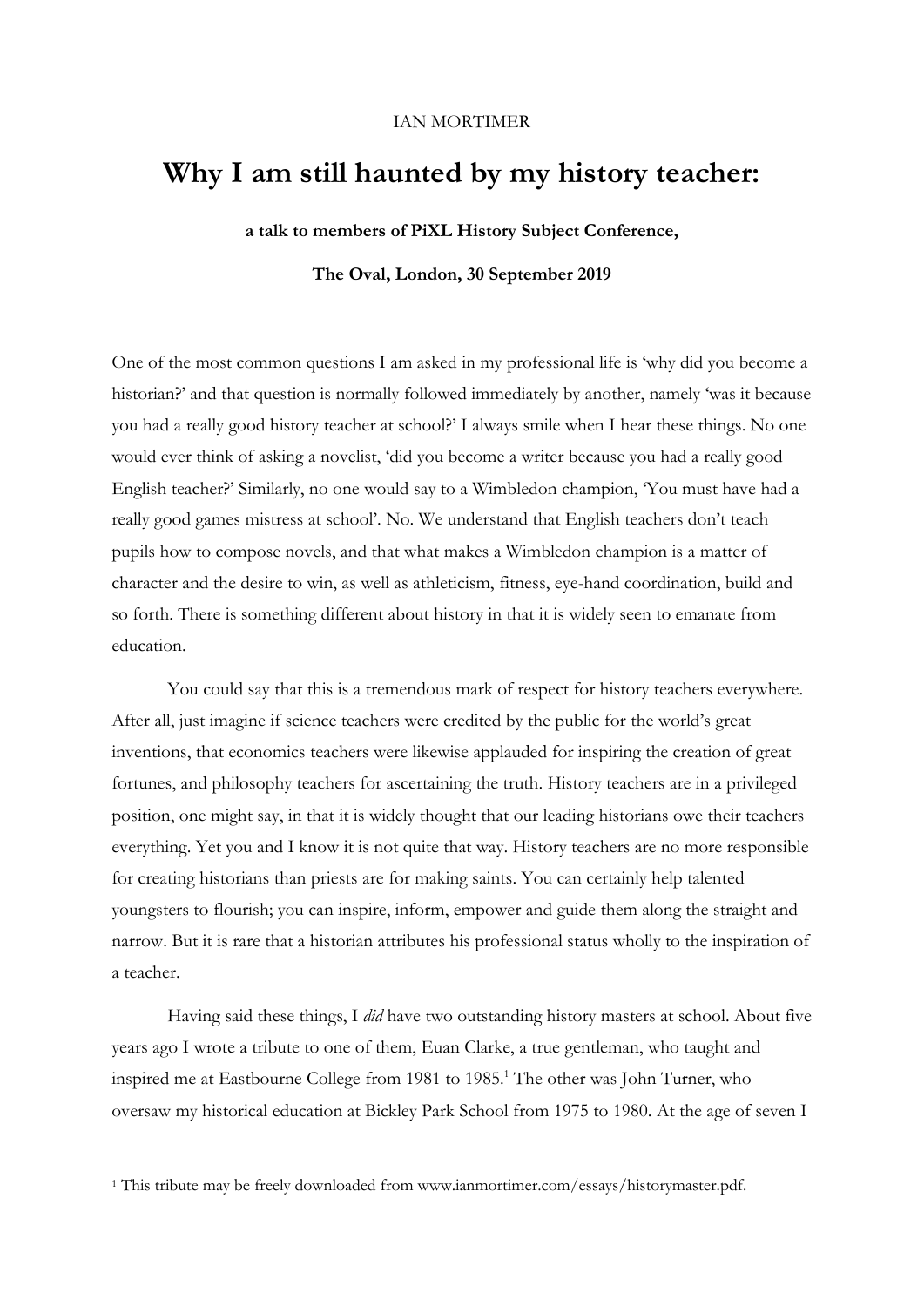looked at Mr Turner as a terrifying man, with a voice like a sergeant-major on the parade ground and an expression as stern as that of a nineteenth century prime minister considering how to put down a Luddite insurrection. But his appearance is not the reason why I am still haunted by him. The real reason is that, one day, sitting in his classroom, at about the age of twelve, I was struck by the profound realisation that, if I could really go to Tudor England and see for myself what things were like, and subsequently returned to tell Mr Turner all about it, he would not believe me. Nor would my classmates. They would want to see those things for themselves. That led to another realisation: if I included precise details of my visit to Queen Elizabeth I's England in an exam paper, the examiner would strike out anything he did not agree with – because he hadn't seen what I had seen and would naturally prioritise his understanding over my first-hand experience. In other words, *I* would be penalised for *his* lack of knowledge. I had stumbled on to a fundamental historical problem – that the past and history are two distinct things – and what really attracted me was *the past* whereas what Mr Turner wanted me to produce was history.

This is my theme for this talk: the difference between the actual past and what we can say about it as historians, and the problems and opportunities arising from this difference. It is a difficult subject, I know. Most audiences want all their history to be the truth, the whole truth and nothing but the truth. Historians too want to be seen to be delivering the truth when we go on TV or radio to explain, say, the causes of the Hundred Years War. 'These *were* the causes; they are not just my opinion', we want to say. And yet we know that they *are* just our opinions, even if they are correct. And that's where it starts to get complicated, because we alter what we say according to our audiences. When talking to the public or a school group, we speak about the past with complete authority, as if every word reflects past reality. Then, when discussing the same subject in academic circles, we remove our masks of authority and explore the nuances, ambiguities and the misunderstandings of the past. Every word reflects the limits of our knowledge. We stop telling stories and start pulling apart each other's explanations, testing them to see if they stand up to scrutiny. You can see why some people are confused as to whether historians really know what they are talking about.

## Part One: Problems, Weaknesses and Threats

In general, people want the actual past and what we say about it to be in close alignment, and they presume that the closer the alignment, the more accurate the history, and thus the *better* the history. That's all very well in theory but, as we don't know how the actual past differs from the picture we have of it, the only way to improve this alignment is to take every possible relevant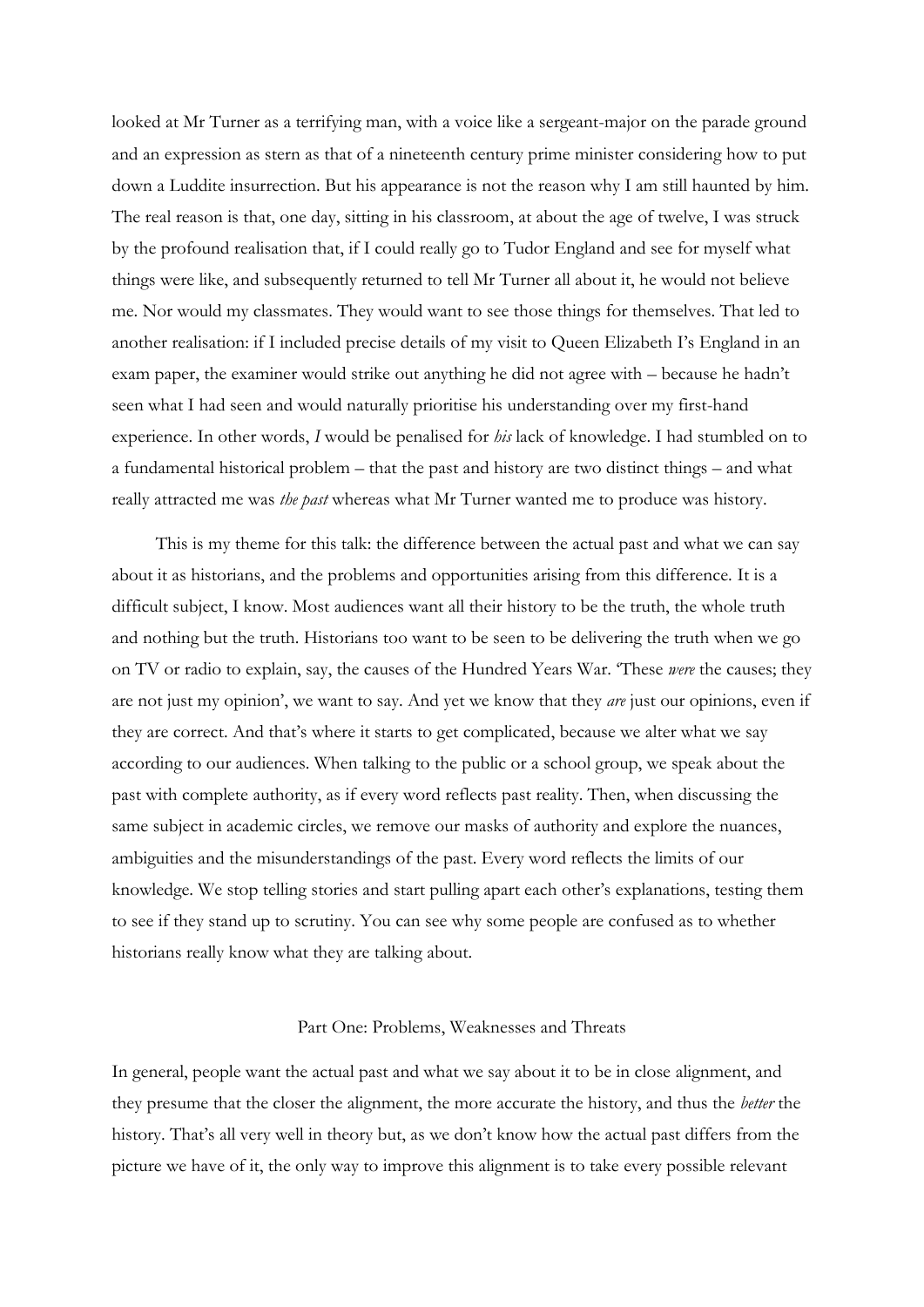source into consideration. The level of complexity that results often scares off the general reader. If you think of the present and the past as two banks of a wide river, and history as being the bridge between the two, all that most people want is to cross that bridge to see what lies on the other side. They want the engineering and engineered thing – the bridge – to be the same. They want to cross the bridge without having to worry about whether it will stand up. The problem is that many historical bridges are tentative and speculative. And as I began to realise that day in Mr Turner's classroom, none of them *ever* actually reaches the other side. We suggest things *might* have been this way or that but, when we do, our cautiousness makes us sound unsure of our subject. Far from leading to a *better* form of history, the added complexity of attempting to align history more closely with the actual past results in texts that many people find confusing and unsatisfying.

As everyone in this room will be aware, postmodernist philosophers and critical theorists seized on these problems in the late twentieth century. According to writers like Hayden White, whose book *Metahistory* led the way in reconsidering the processes and value of historical writing when it appeared in 1973, we select details from the source material according to our preferences, and shape them into artificial narratives, neglecting whatever does not accord with our preferred theories. We set arbitrary limits to the scope of our enquiries and ignore what lies outside their temporal and geographic boundaries. We do not understand what we are doing when we refer to something as a historical 'fact' – we pretend that things are factual when they are actually theories and opinions. We arrange our selected evidence in ways that support our assumptions and prejudices. We might produce a narrative that we feel represents the actual past but we fail to see that the past can be 'infinitely re-described' so any attempt to write a definitive account is bound to fail. Some postmodernists flatly deny that anyone can write history that has any direct connection with the actual past. 'So far as history is concerned, its telling has become impossible, because that telling is, by definition, the possible recurrence of a sequence of meanings' wrote the French sociologist and philosopher, Jean Baudrillard. 'Contemporary literary theory defies the very intellectual foundations of current professional historical practice by denying the factuality that grounds the authority of history itself' confirmed the American historian and historical theorist, Robert Berkhofer.<sup>2</sup> The British historical philosopher Keith Jenkins summed up the problem succinctly when he wrote 'we can never really know the past...

<sup>2</sup> Keith Jenkins, *A Postmodern History Reader* (1997), pp. 40, 139.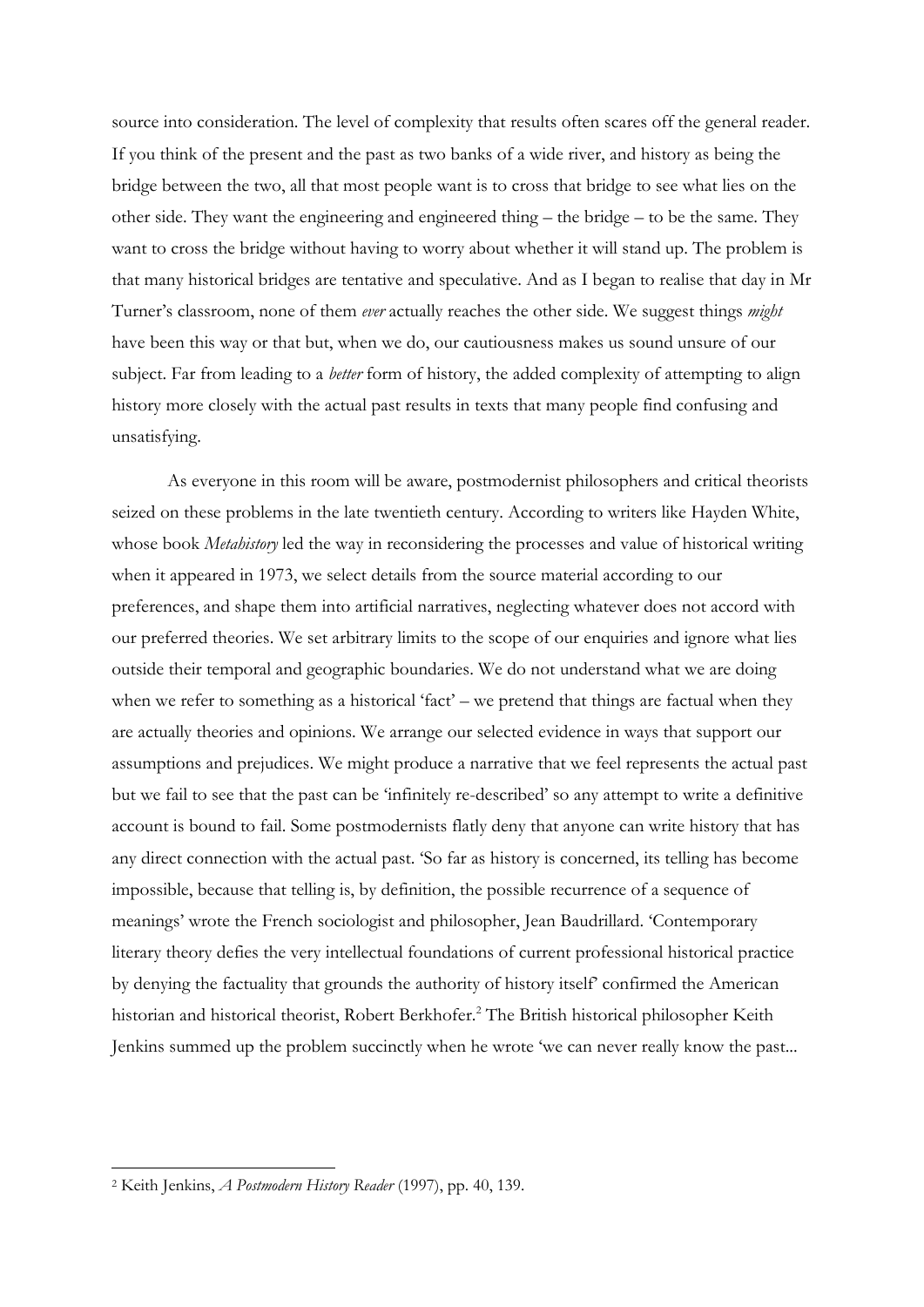the gap between the past and history... is such that no amount of epistemological effort can bridge it'.<sup>3</sup>

Historians' reactions to such views in the 1980s and 1990s were uncoordinated, hesitant and often indignant. There were some spirited counter arguments, such as Richard Evans's *In Defence of History* (1997), which demonstrated the limited relevance of some of the postmodernists' claims, but there was no coherent response on behalf of the profession as a whole. Had this philosophical attack been directed at plumbers, their trade organisation would have taken great efforts to reassure the public that their pipes were not about to burst. But the historical societies that are the nearest equivalent to trade organisations left it to individual historians to sort out. Most simply carried on as before – because, if they were professionals, that was what they were paid to do, and if they were amateurs, a few theoretical quibbles in the scholarly press did not make any difference to them or their readers. However, the troubling fact remained that much of what the postmodernists said was – and is – true.

Just consider the problem of what is a historical 'fact'. You can find many instances today of historians repeating that something is a 'fact' on no other basis than they have come across it so many times in trusted textbooks. After all, if it's never been disputed, why shouldn't they? It would be exceptionally tedious if everything had to be referenced to a multiplicity of primary sources. But that general usage of the word 'fact' does not excuse us from having to define what we mean by it. And that is rather difficult. The *OED* defines a fact as 'that which is known (or firmly believed) to be real or true; what has actually happened or is the case; truth attested by direct observation or authentic testimony; reality.' But a historical fact is not 'reality' but a description of what we *believe* to have been reality. And if it is attested by the direct observation of only one individual, his or her testimony could still be a lie. As for the suggestion that a historical fact is synonymous with 'what actually happened' that will not do at all. If a battle 'actually happened' on this spot a thousand years ago and no one knows it, it is not a 'fact' that it took place, even if it truly did. An examiner would quite reasonably strike it out if he read about it in an exam paper. It only becomes a fact when the historical community learns about it and accepts that it happened. Facts only exist in our minds. If anyone disagrees with a fact, it can hardly be regarded as being 'firmly believed'. But *anyone* might disagree with any supposed 'fact' – and that includes historians in the future – so you can never be sure that it will never be disputed. It follows that every so-called 'fact' is only provisionally factual. Yet we regularly talk about such 'facts' as if they are the indisputable truth. When historical details are treated as facts

<sup>3</sup> Keith Jenkins, *Re-thinking History* (revised ed., 2003), p. 23.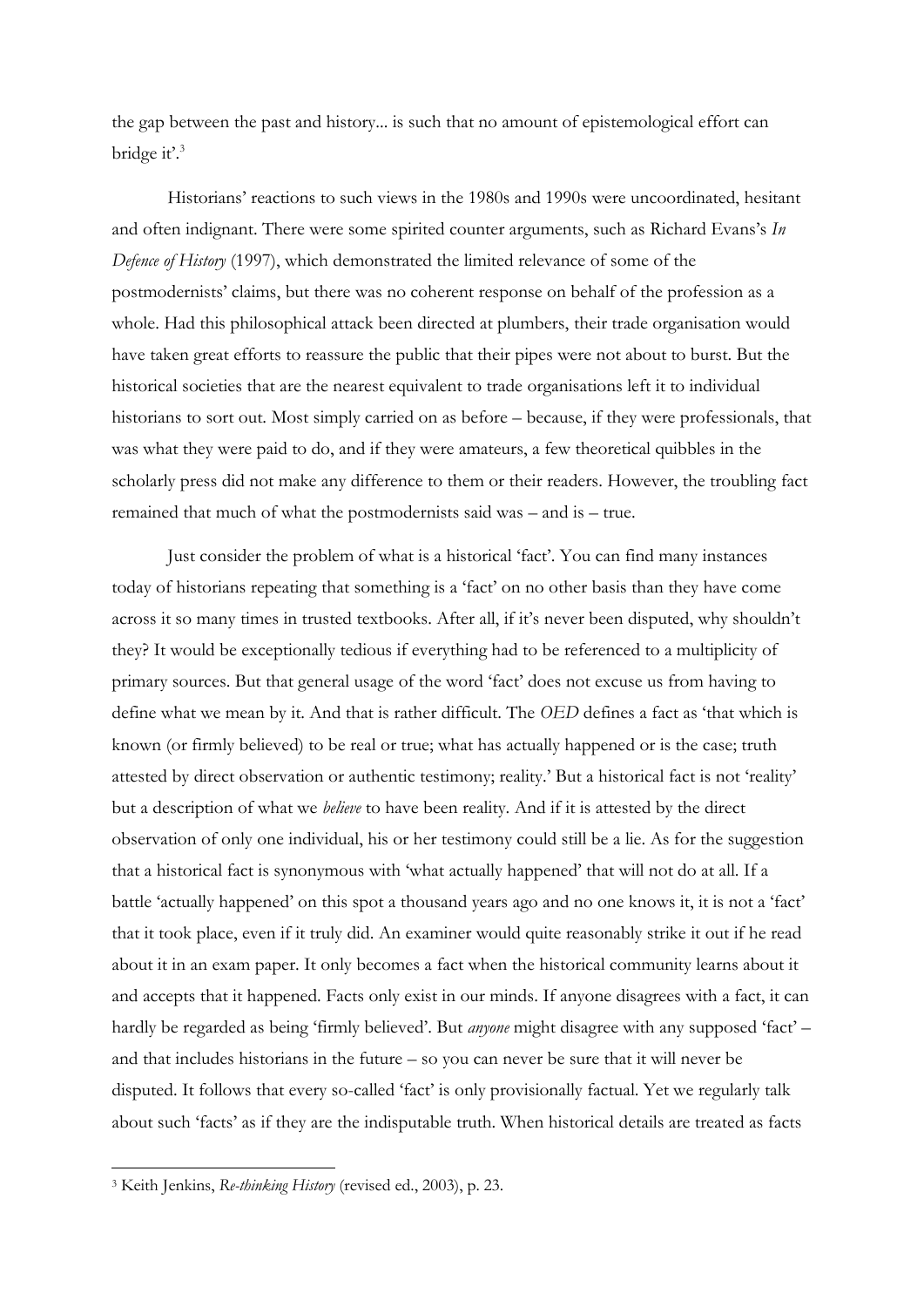in a public environment and acknowledged in philosophical circles to be merely provisional, how can they be regarded as factual? Or even trustworthy? You can understand why critical theorists in the 1970s and 1980s thought historians were trying to have their cake and eat it.

Until that day in Mr Turner's classroom, I thought everyone understood what history was. From then on, I started to suspect that everyone was wrong. As I grew older, I saw with a growing horror just how wrong they could be. People thought there could only be one correct view of a historical event: they had not come across the brilliant mountain metaphor in EH Carr's *What is History?*, in which he points out that the same mountain may look very different when viewed from various angles. Was Henry IV a usurper? You may have a view on that. It will certainly be different from either Richard II's or Henry's own – and everyone else alive and politically aware in 1399 would also have had an opinion on the matter, all slightly different. Another methodological trap was to make the mistake of ignoring possible alternatives. As an archivist in my early twenties, I despaired at the number of genealogists searching for an ancestor who ended up choosing someone with the right name who happened to be born around the right time. Such people were effectively satisfied with *an* answer, even though *an* answer is not necessarily *the* answer. Professionals frequently made the same mistake. The rather splendidly named Gerald Achilles Burgoyne was a herald at the College of Arms in the 1920s, and thus a professional genealogist. Yet he committed the sin of writing to all the parish clergy in Devon searching for his own six-greats grandfather and offering a  $f(25)$  reward for the man's name and date of baptism. Of course, many incumbents happily obliged, and one received a cheque for providing details of a boy born into a suitably armigerous family. But I can tell you now, he got the wrong man. Gerald the herald was looking for *an* answer, not *the* answer. Many thousands of historical arguments are similarly flawed due to the author coming up with a theory and then looking for evidence to support it, not realising that other theories may also be supportable. Even a high court judge might fall into this trap. Last year I pointed out to one such learned gentleman that to have a theory that Shakespeare's works were actually written by a lawyer and then to go looking for evidence to support that theory without addressing all the evidence to the contrary, that William Shakespeare *did* write Shakespeare's works, was simply advancing a prejudice. To this he replied: 'why shouldn't I explore my theory?' This judge could not see that he was opening himself up to confirmation bias and avoiding balancing his argument.

You probably won't be surprised to hear me say that TV introduces a whole new set of methodological pitfalls for the unwary historian. I hope that one brief example will suffice to illustrate. A researcher for a series on the Hundred Years War phoned me up and asked me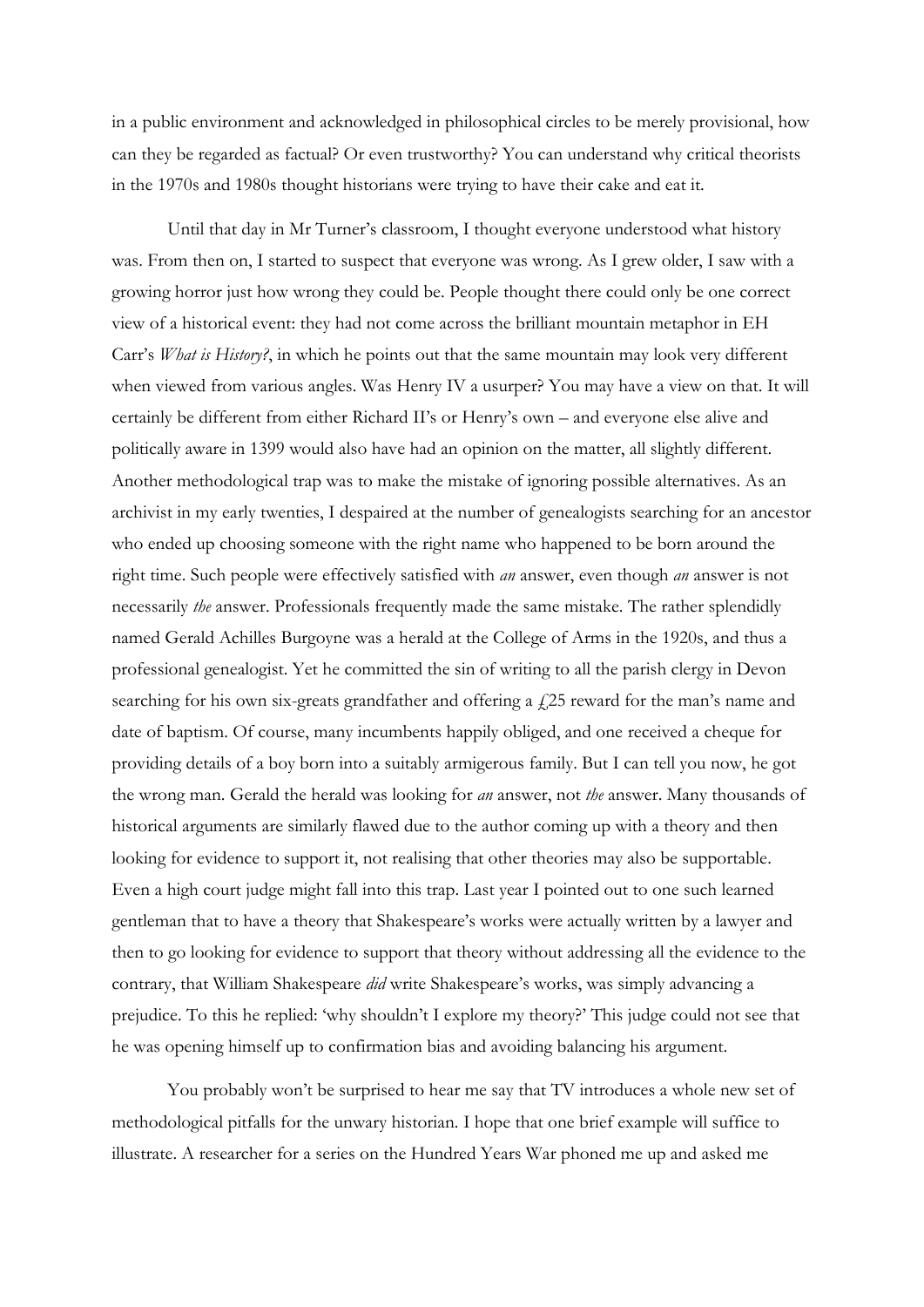about 'the greatest knight of the fourteenth century' – a man on whom a programme about the first phase of the war could be based – 'but not the king', she stressed.

'There is one obvious candidate, Henry, duke of Lancaster, the grandfather of Henry IV. He led an English army into Gascony in 1345 and won an astonishing series of victories distracting the French while the king led another army into Normandy on the campaign that culminated at Crécy.'

'Great, where do I find a picture of him?' asked the researcher.

'There isn't one,' I replied.

She fell silent. Then she said, 'That's a problem. We've got to have pictures. Can you think of someone else we can call the greatest knight of the fourteenth century?'

As you can see, there is an awful lot of very bad history being produced for TV, published in books, put up on the internet and narrated on the radio and in podcasts. Much of the criticism that postmodernists threw at historians was entirely deserved.

'Fair enough', you might say, 'but we can still trust our leading academics.' Can we? I think that we can trust most academics in most circumstances but by no means all of them in all circumstances. After all, historians are only human and they will occasionally allow personal prejudices to stifle debate and suppress methodological innovation. Let me give you the most obvious example from my own career to illustrate how this happens. It comes from my research into the death of Edward II, published in 2005 in the *English Historical Review*, the most traditional and well-respected of all historical scholarly journals. My article demonstrated that, despite the widespread acceptance of the deposed king's death in Berkeley Castle on 21 September 1327, the evidence for it is unreliable. I pointed out that there was only one source for the news – Lord Berkeley – and it was possible to prove that his report of the death was accepted at face value by the royal court and circulated widely before it was possible to check it. But three years later, Lord Berkeley admitted he had not heard of Edward II's death, even though he was the sole source. In other words, the entire edifice of evidence for the event was based on an apparently selfconfessed lie and could not be trusted. That obliged historians, I argued, to take seriously several other documents that showed contemporaries knew Edward II to be alive after 1327, including the guilty sentence passed on Edward's half-brother, the earl of Kent, for trying to rescue him from Corfe Castle in 1330, and an eye-witness account of a man claiming to be Edward II who related the story of his later life to a trusted kinsman of the English royal family, Cardinal Luca Fieschi, at Avignon in 1331. Needless to say there were attempts at the time to stop me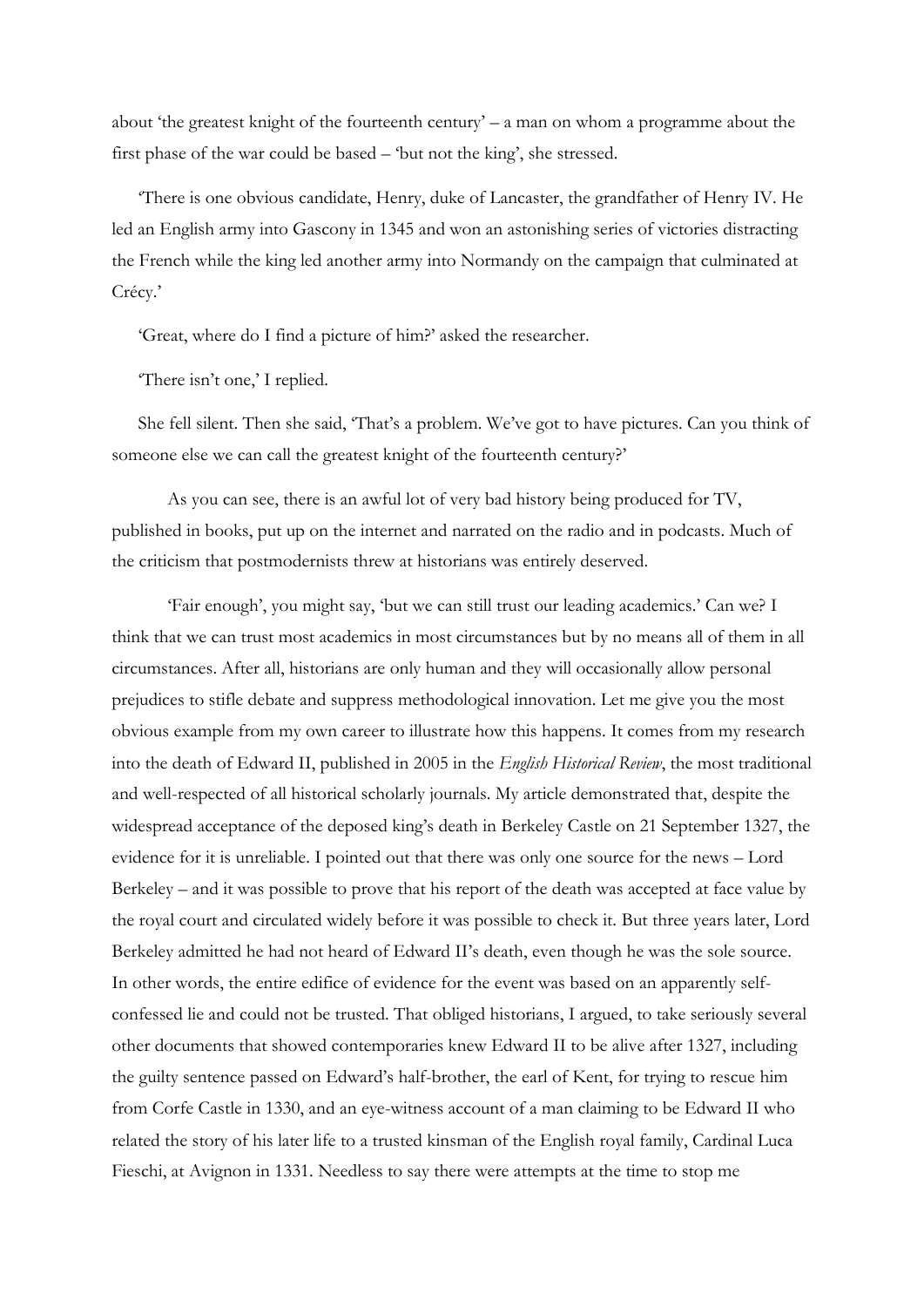publishing it, with one peer reviewer recommending it be turned down by the journal on the grounds that the time wasn't right for it to appear. After it did appear, senior academics, who had spent decades repeating that Edward II died in Berkeley Castle privately expressed shock that something so contrary to their consensus could be published in that most respectable historical journal. Then they decided either to ignore my work or to dismiss it in reviews of my books or in their own monographs, which were not peer-reviewed. Only two scholars ventured into the peer-reviewed press with articles trying to refute my analysis, and their contributions to the debate are riddled with methodological errors.<sup>4</sup> I answered one of these in a book published in 2009 but it seemed to me best to answer the other piece, published in 2016, in a peer-reviewed journal. So I wrote a second article showing how, if one accepts two basic principles – that 'without evidence there is no history' and that 'documentary evidence is only as reliable as the information available to the person who created it', then the story of Edward II's death can be *proven* to be a lie. To be precise, what I proved was that the reasons for believing he died in 1327 are based on a falsehood. This is all you can do because the past and history are not the same: there is no dead body at Berkeley for us to examine; we have to examine instead why we believe something. Those who still say I am wrong cannot avoid the fact that their belief in the traditional story of the death is ultimately based on that same falsehood, which amounts to a circular argument. The bottom line is that in order to argue that Edward II died in 1327, you need to know better than Lord Berkeley what happened in his castle on 21<sup>st</sup> September, and clearly no one alive today does. Nevertheless, dozens of academics – in fact, the majority of fourteenth-century specialists in this country – *do* claim to know better than Lord Berkeley what happened in his castle. And the majority of them don't want me or anyone else publishing articles that show they are wrong. That is prejudice. There may be reasons for it – especially among those older academics who have written repeatedly in their books that Edward II did die in Berkeley Castle – but it is still prejudice. And it carries on: unashamedly. When my second article was considered by the *English Historical Review*, demonstrating how this amounts to proof, one anonymous peer reviewer was cautiously in favour of publication; a second declined to offer any opinion; and a third stated that he was against publication due to his or her (and I quote exactly) 'commitment to a standard position'. No counter argument was offered, simply a refusal to accept the proof on the grounds that my work did not fall in line with this academic's 'commitment to a standard position'. The extraordinary thing is that the editors of the journal

<sup>4</sup> These two pieces are J.S. Hamilton, 'The Uncertain Death of Edward II?' *History Compass*, 6, 5 (September 2008), pp. 1264-78, and Andy King, 'Death of Edward II Revisited', in Gwilym Dodd and James Bothwell (eds), *Fourteenth Century England* (2016), 1-21.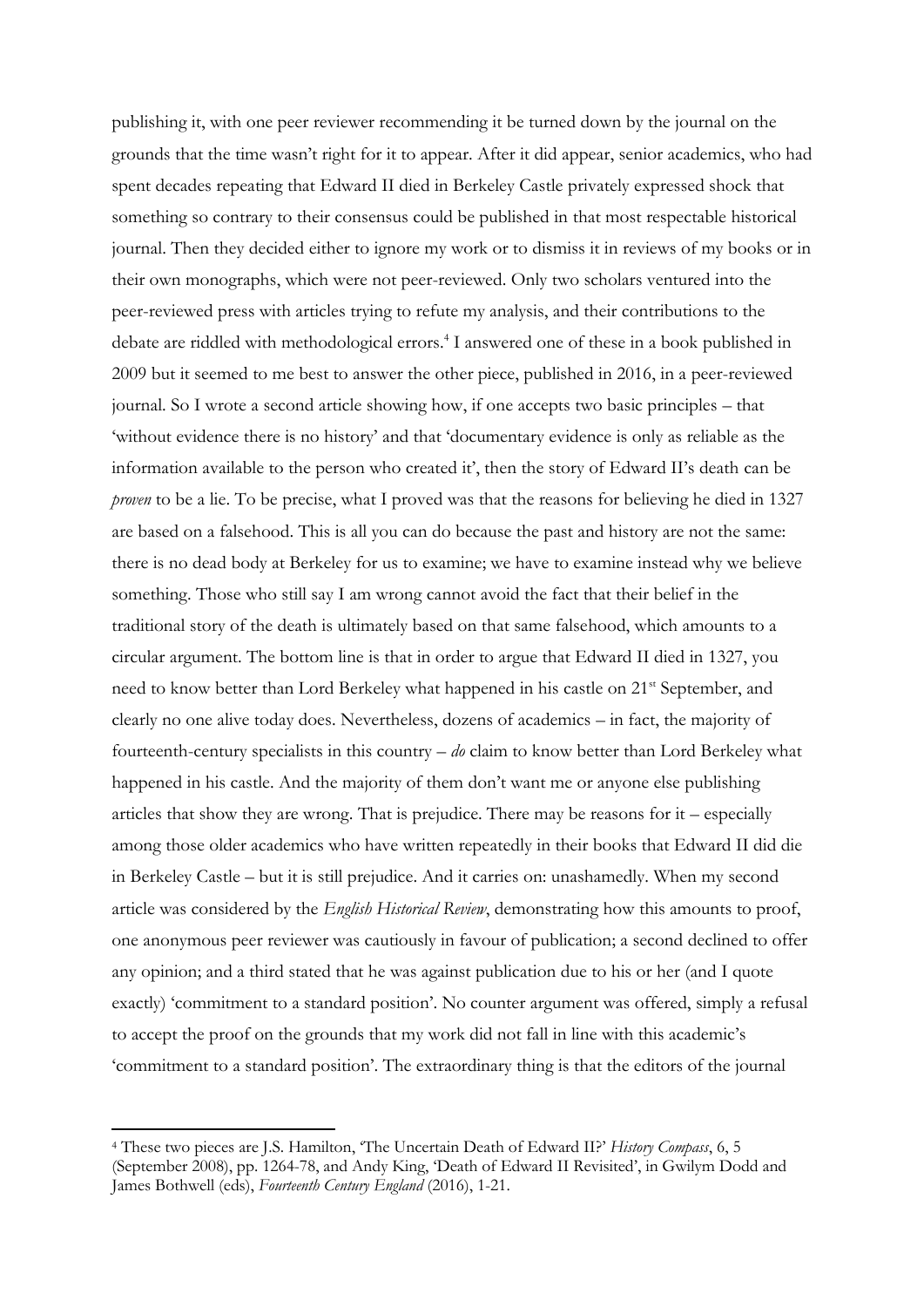accepted this self-confessed statement of bias as scholarly opinion. And this is just one of many such examples I could quote.<sup>5</sup> It makes you wonder: if personal prejudices are allowed to flourish even in our most respected scholarly journals, then the various 'defences of history' that academics have published start to look a bit thin.

The threats arising from these issues are obvious. Many non-historians see us as intellectually naïve and even a little gullible. Some critics go so far as to maintain that we shouldn't bother with history at all, because it fails both as a form of knowledge and as a moral guide, and only serves to maintain the power of those in authority.<sup>6</sup> In their opinion, this gives them the right to ignore our research and to belittle us all as storytellers. This is not just a threat to historians but to wider society, for the ability to disregard what we can say about the past plays into political hands. The denial of the Holocaust is the most famous example. Misunderstandings about slavery and slavers present a similar series of ongoing problems. People get very excited about toppling statues and renaming buildings when what they should be doing is trying to improve our wider understanding of how hundreds of thousands of God-fearing Europeans could normalise the transportation and inhuman treatment of millions of Africans for almost three hundred years, and justify profiting from their suffering. At the same time there is a neardeafening silence concerning two centuries of the white slave trade in North Africa. I get the impression that some people think it is a mark of disrespect to the seven million or so black victims of the trans-Atlantic slave trade to point out that there were at least a million white victims of slavery – mostly taken from the coasts of Italy, Spain, Portugal, Devon Cornwall and Ireland. Why are they hardly ever mentioned in the press? One reason is that about 20 percent of the slaves in North Africa were executed *every year* in order to maintain a culture of fear among the remainder, and they have not left descendants as they were generally not allowed to marry.<sup>7</sup> However, another reason for the lack of debate about the white slave trade is that people fear the politics of publicly denying that slavery was an exclusively black experience. For heaven's sake! These are some of the greatest injustices of the world we are talking about: it does not belittle the sufferings of one group to draw attention to the miseries of another. Indeed, to attempt to suppress discussion of either victimised race is fundamentally contrary to the values that we seek to uphold as historians. And why stop at the sufferings of seventeenth-, eighteenth- and early

<sup>5</sup> I give details of other occasions of personal prejudices affecting academic outcomes in 'Twelve Angry Scholars' – a chapter in my book *Medieval Intrigue* (2009)*.*

<sup>6</sup> Keith Jenkins, *Ethics and postmodernity* (1999).

<sup>7</sup> According to Professor Robert C. Davis, about 8,500 a year were put to death or died in bondage, creating a constant demand for more to be seized. See Robert C. Davis, *Christian Slaves, Muslim Masters: white slavery in the Mediterranean, the Barbary Coast and Italy, 1500-1800* (2003), p. 23.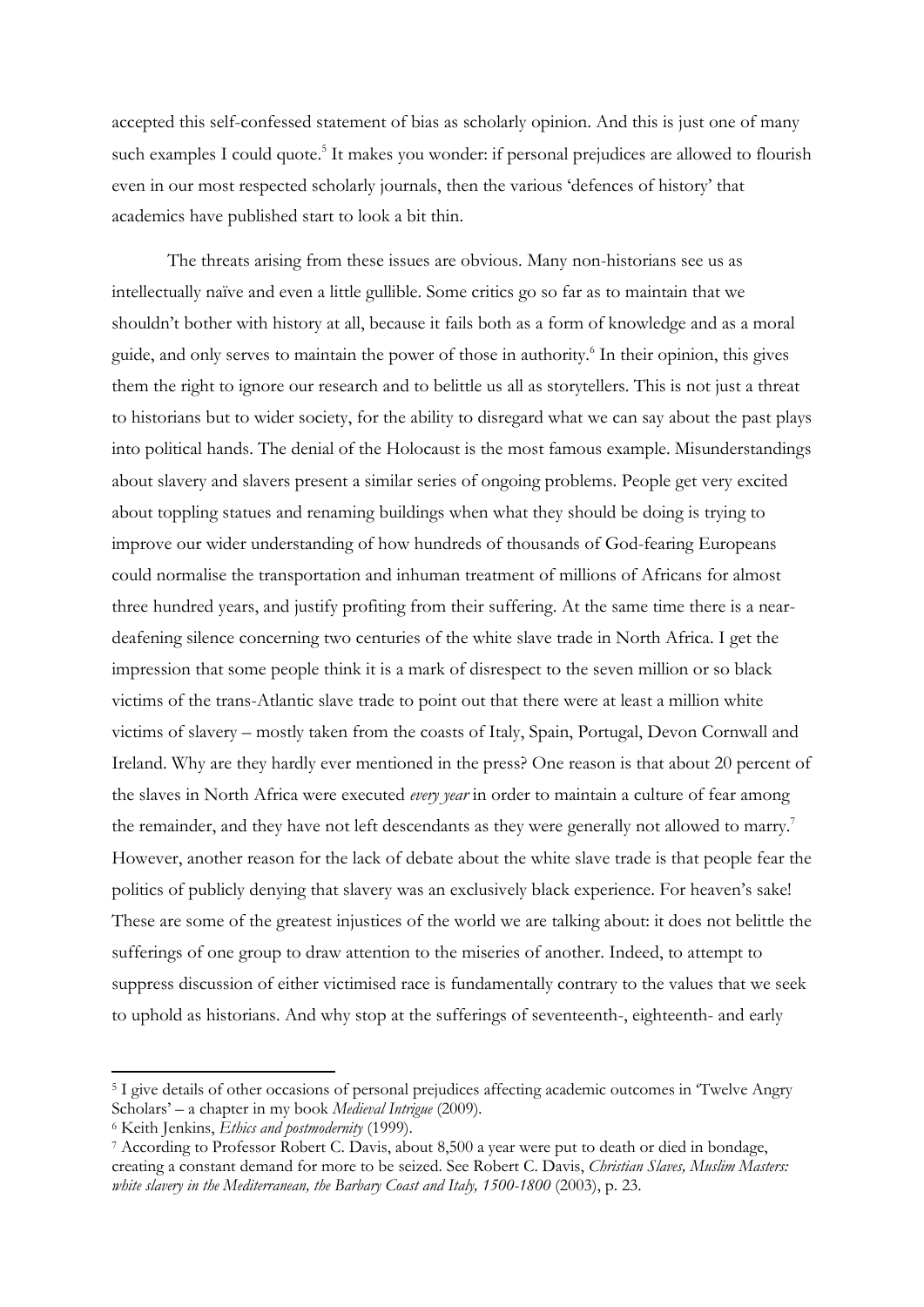nineteenth-century slaves? Roman and Greek slavery wasn't exactly a walk in the park either, being built on the concept of *dominium* or a slave-owner's absolute right to do whatever he wants with his property. The Saxons, Welsh, Scots and Irish were also proud to own slaves, like most wealthy men and women in Europe before the twelfth century. It is a salutary thought that we are *all* the descendants of slaves. We are all the descendants of slave owners too. Those who would stay silent on such issues because they are politically sensitive hardly do justice to the memory of those who suffered and died.

The abovementioned threats go far further than just historical debates. The difficulty of proving any aspect of the past means that many people simply ignore what they don't like. Contentious issues become tribal, with each side adhering to its own historical vision because it accords with the values of the peer group, not because it stands up to historical scrutiny. People are put off exploring historical matters because they run counter to a powerful lobby's interests. In some cases, people dispute a fact not because of the fact itself but because of their enmity towards those who maintain it to be true. What hope is there for evidence and interpretation then? The one recourse we have to resolving contentious historical matters is ignored because prejudice is allowed to take over from evidence and debate. In such situations, we all lose out. For if people can dispute the past on the basis that it is beyond knowing, then they can set aside anything that is contrary to their interests. If people believe that you can't prove the past, they can disregard massacres, ethnic cleansing, programmes of enslavement and the forced evacuation of islands and provinces. Politicians can deny that they ever made the promises that put them in power. Rich men can deny that they had immoral relationships with corrupt leaders and innocent victims. Dictators can deny they manipulated election results. An inability to know the past with sufficient accuracy for it to be widely believed undermines the rule of law and, with it, the values of a law-abiding society.

*That* is why I am still haunted by my history teacher.

### Part Two: Is History dead in the Water?

So what should we do? Indeed, should we do anything? One strategy is to 'keep calm and carry on', paying no attention to the challenge of postmodernists or critics of history. That's actually not such a bad idea: it is exactly what many professional historians have done over the last three decades. Have members of the public stopped watching history programmes on TV? No. Have they stopped buying our books? No, thank heavens. Shrugging off the whole debate has worked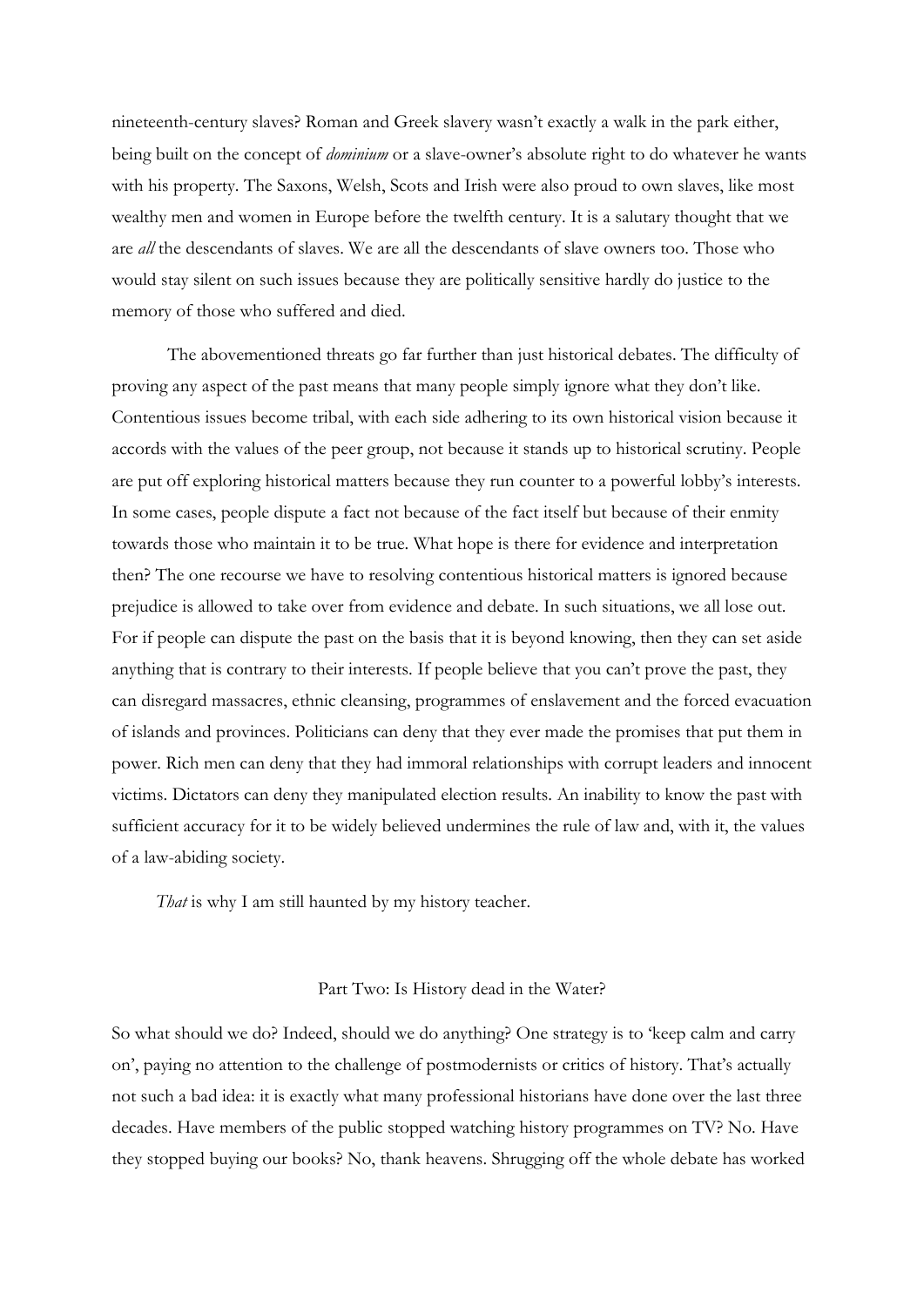remarkably well. However, it leaves us open to the accusation that we are not in tune with the rest of the modern world. Nor does it solve the problem that those who disagree with some aspect of the past can simply ignore it. We need to do better.

A second option is to produce books that avoid all or some of the mistakes identified by critical theorists and postmodernists. Several of us have tried, with varying levels of success. For example, there is Simon Schama's *Citizens: a chronicle of the French Revolution* (1989), which avoids imposing a traditional over-arching structure on the events of 1789-94 by using a whole series of individual experiences as the narrative. My own attempt to write a theoretically informed historical work was published in 2009 as *1415: Henry V's Year of Glory*. It is laid out like a calendar, day by day, month by month. I used original sources almost exclusively: secondary sources were only used in the course of explaining an original document. In this way I avoided the criticism that this was an arbitrary choice of subject: it was one full year in the king's life. I avoided the accusation that I selected my details from the source material by including everything that concerned the man. I avoided the problem of arranging my details to suit my argument by not having an argument at all and arranging the details by date. Thus I also demonstrated that history cannot be 'infinitely re-described' because anyone else performing a chronological account of the year would have to repeat almost everything I had noted. An ardent critic would still point to a number of subjective inputs, such as my selection of supplementary details, explanations, phraseology and dramatic writing, which were always going to be a matter of personal choice, but the end result was as 'closely aligned' to the actual past as I could manage. That was the good news. The bad news was that the concept threatened to turn into a 200,000-word list of details. To make it a reasonably enjoyable read for the general reader was a huge challenge. And did the theoretical critics ever pick up on it and note the lengths to which I had gone to create a text that answered most of their criticisms? Did they ever! Frankly, although it is *possible* to produce a text that is resistant to philosophical criticisms, doing so is a thankless task. The result pleases neither the history-reading public nor the philosophical critics.

The failure of the philosophical establishment to comment on books that seek to meet their criticisms is very revealing. Critics of history, if they were constructive critics, would be welcoming and encouraging of any move that sought to improve our capability to know the past, for it is in their interests too, as members of society. But their silence shows them not to be constructive critics. They are unable to 'coach' or guide historians to write better history – or even to recognise it – because they lack the expertise. Even if a philosopher were completely familiar with, say, seventeenth-century probate accounts, so that he knew the problems of using these documents as well as I do, he would not be in a position to help me because his role would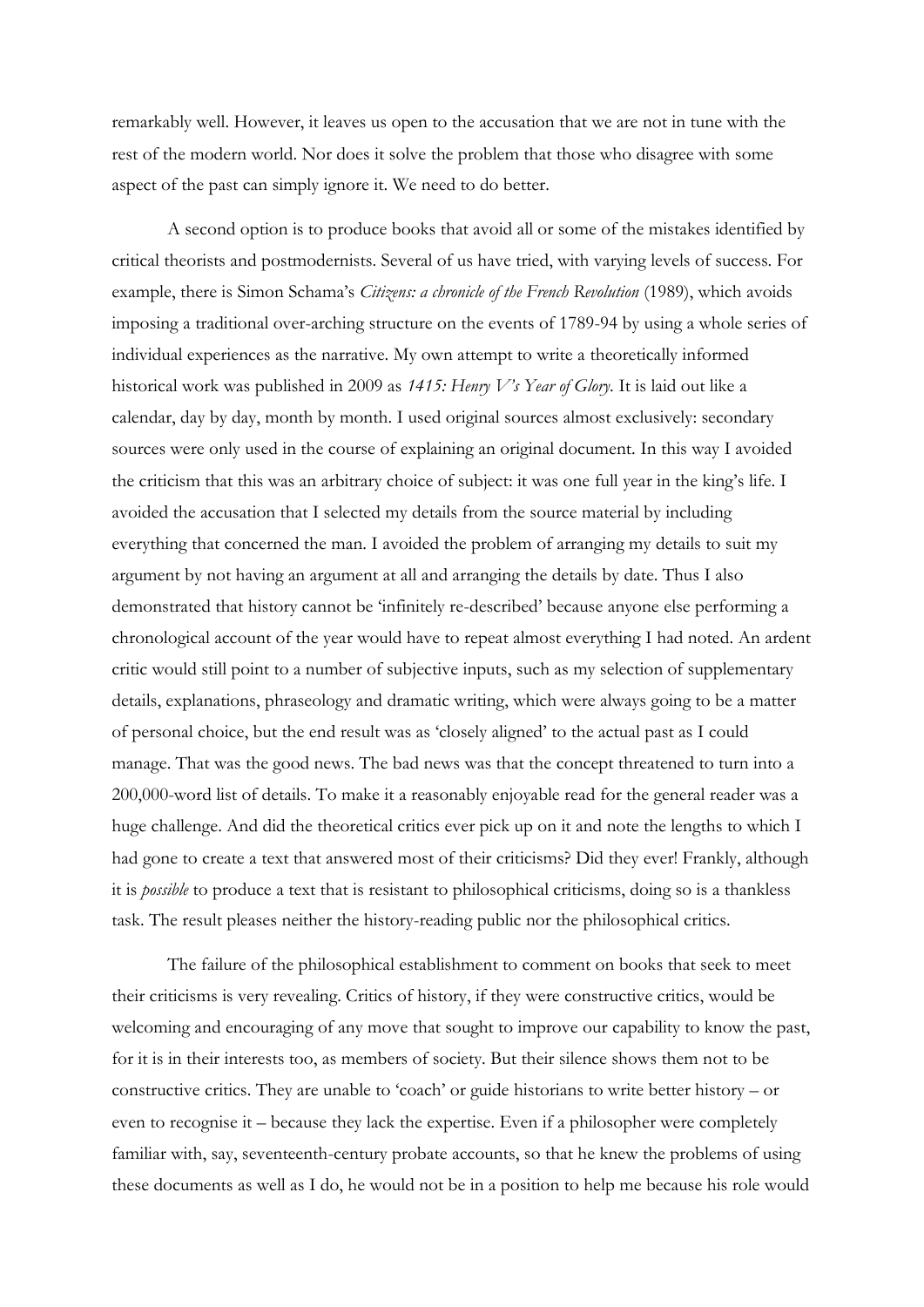be to establish the limitations on their ability to reveal truth whereas my role is to overcome those limitations. This is why it is a pointless task for historians to engage philosophers in a philosophical discussion about what historians do. Philosophers can theorise about historical practices but what they are criticising is a straw man – merely their ideas of what we do – and those can hardly account for the many complex tasks that each one of us performs, each in his or her own way. Of course, philosophy can assist historians; it is certainly helpful to have someone suggesting the shortcomings of our sources; but such advice does not necessarily help us fulfil the purposes of our profession. Basically, if you want to know the answer to a historical question, don't ask a philosopher.

This brings us to the nub of the matter: the purposes of our profession. If we had no historians in this country, we would need to create some because modern society needs historical understanding. Once upon a time, historians' royal duties and religious responsibilities amounted to little more than recording the deeds of great men and to a lesser extent, women, and demonstrating through their achievements and failures the sort of behaviour that men and women should emulate or avoid. Whether expressed as a chivalric entertainment or a moral chronicle, history's traditional purposes can be summed up as providing a series of inspirational and cautionary messages to the living, derived from past experience. Since the seventeenth century, these core purposes have been extended. First there came causality, which arose in the course of the Scientific Revolution and required writers to start thinking about *why* things happened. Later, as governments and publicly funded institutions took responsibility for employing groups of professional historians, society at large increasingly dictated the purposes of history. In modern times the championing of great men has fallen out of favour, because it does not allow us to move on from a repetition of past hierarchies, military ambitions and moral attitudes. We have thus adapted our 'series of inspirational and cautionary messages to the living' to cover the ideals and perils of political systems as well as individuals. If one state commits atrocities against another, we want the events to be remembered. We want to hold ideologies to account, not just those who promote them. More generally, we want to understand how our society has come to be as it is. For instance, why is property ownership always so unequal? Why do we still have a monarchy in the UK? Why do we have an established church? How have standards of living changed? History also serves the purpose of showing us how humanity behaves under pressure. If you want to know how we are likely to behave when faced with an outbreak of a fatal disease, study the history of the plague. If you want to know how efficiently we can organise ourselves against starvation, look at the English legislation of the sixteenth century, culminating in the Old Poor Law. If you want to understand how fear can hypnotise a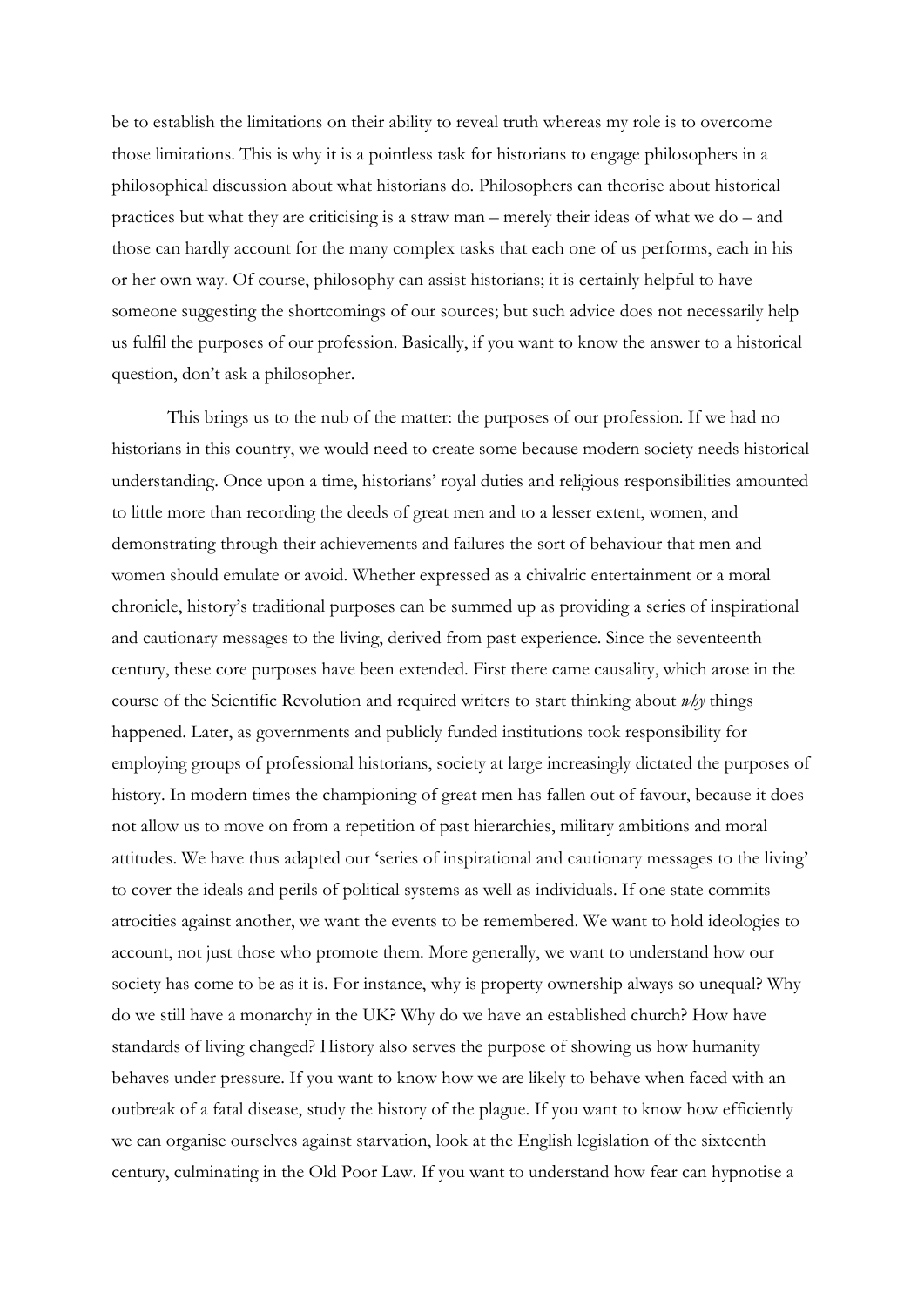whole nation into surrendering to a murderous imperative, look at Nazi Germany, the Khmer Rouge, Stalinist Russia or the witch craze. And on an individual level, when so many people in the West are doubtful of any religion, it is family history and the history of their communities that gives them a sense of belonging, of rootedness. To all these purposes we could add simple curiosity. What was here a hundred years ago? What levels of suffering were endured by our ancestors? Finally, there is our ability to plan for the future. In order to see how the years ahead might be different – whether worse or better – it is necessary to understand how society has developed up until now, because that is our only way of coming to terms with social change. Putting all these things together, you can see that the purposes of history have multiplied over the centuries – and have grown in importance from that 'series of inspirational and cautionary messages' to the means by which we may understand our place in time and our likely future development on this planet, which *history* tells us we have already changed profoundly.

With all these responsibilities, we need to write history that is fit for purpose. We need to take on board the specific criticisms about our practices without giving into the general negativism of philosophers and cynics whose view is that, because *they* cannot see a way through the difficulties of describing the past, *we* should not bother looking for one. But how do we do this? How do we narrow the gap between history and the actual past, and more closely align our histories with real events, and avoid over-complicating our narratives so that they become too difficult, boring and obscure? To my mind the answer lies in two directions: one being the application of information science to the construction of historical facts and other the exercise of the historical imagination.

## Part Three: The construction of historical facts

You will remember that earlier I outlined why some people maintain a fact is only ever provisional – because anyone might come along to disagree with it. That's not always true. As soon as you state that there are no hard facts, some clever clogs will ask something like 'can we not be sure that Queen Victoria existed?' It is an eminently sensible response and, as *ad absurdam*  cases are often very revealing, it is worth pursuing. Victoria's existence is a yes or no question: it can be defined in non-relative terms, examined as both a positive and a negative. On the positive side we can ask 'is there any evidence that can be shown to have been created with first-hand authority that she did exist?' and we may point to hundreds of thousands of first-hand accounts that indicate she did, created by the thousands of people who knew her over the course of her long life. On the negative side, we can ask is there evidence to the contrary – that all the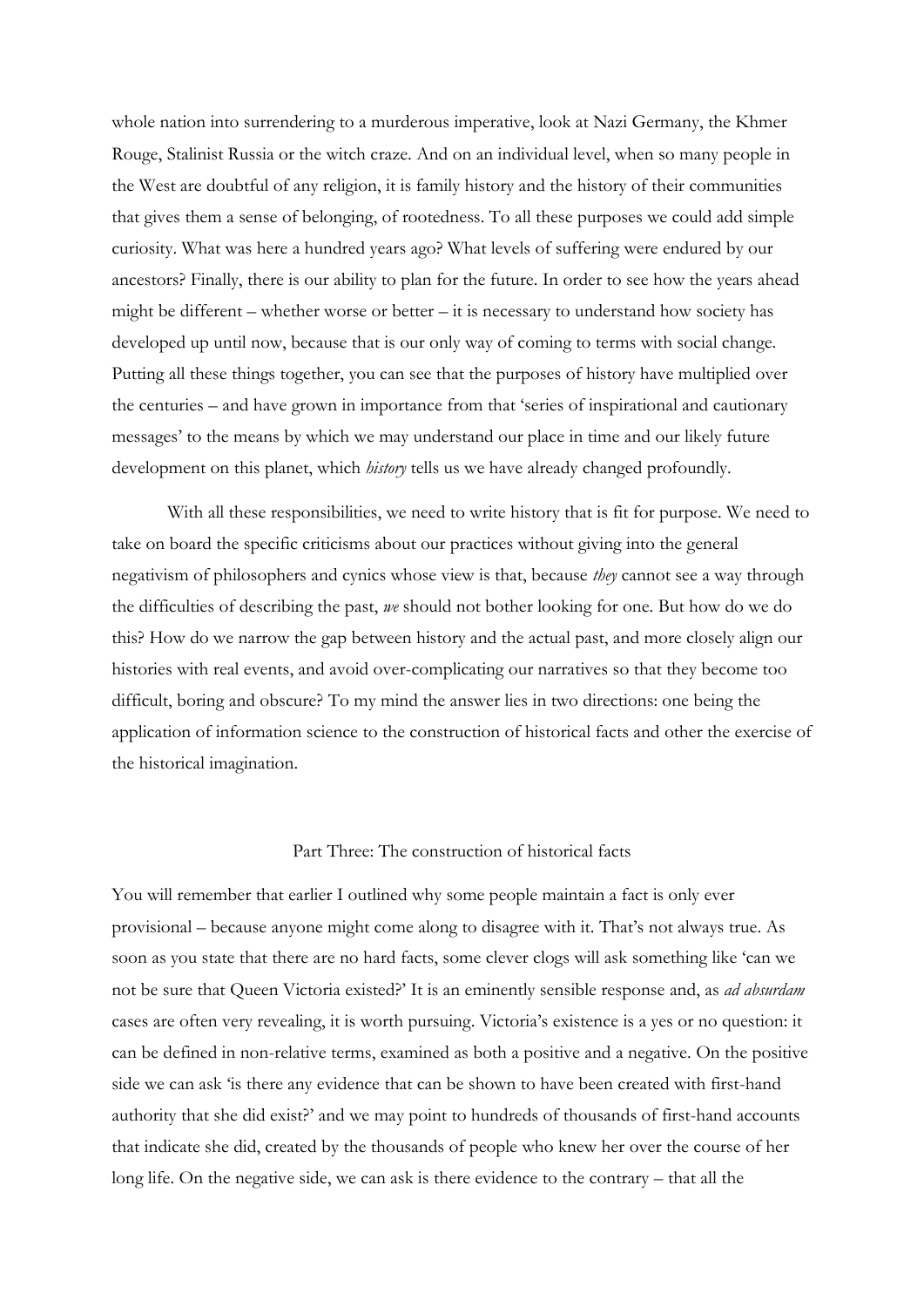foregoing material was falsified or the result of a series of mistakes, and that someone else was queen of the United Kingdom between 1837 and 1901. I defy you to find any. It follows that, if you employ the principle that 'without evidence, there is no history,' you cannot argue that Victoria did not exist because there is no evidence for that possibility. It is perverse even to suggest something so lacking in evidence: it would be like a man who has had his leg amputated insisting it might grow back when, every day, he and we can see that it hasn't. The important point is that merely to doubt something is not enough, for doubt by itself has no basis in reality, being merely rooted in the mind of the credulous. And in this case I do mean *credulous*: although critical theorists and philosophers position themselves as sceptics, you have to be very credulous indeed to believe in the possibility of something that is not evidenced when there are so many hundreds of thousands of indications to the contrary.

This somewhat tedious point is worth making because if it is possible to be certain about one thing, it is possible to be certain of others. You can employ the same argument to construct facts across a wide range of subjects that were witnessed independently by large numbers of people. It is a cast-iron certainty that the conflict we know as the Second World War broke out – as far as it involved this country – in September 1939. Likewise, we can be certain of welldocumented public events like coronations, trials, public executions and Acts of Parliament. You cannot doubt the factuality of the Great Reform Act of 1832 any more than you can doubt the Peterloo Massacre in Manchester in 1819 or the staging of the Great Exhibition in London's Hyde Park in 1851. If you were to apply the mathematical process known as Bayesian inference to the very slight chance that each reference to someone visiting the Great Exhibition was lying in their journals, and all the images of the glass palace and all the accounts for building it were forgeries, you would find very quickly that the accumulated likelihood tended to zero. And if there is no chance of something *not* being true, it follows that it is certain. Any sound thinker has to reject the claim that 'contemporary literary theory … [denies] the factuality that grounds the authority of history itself'.

Facts concerning well-witnessed events in the lives of public persons and group events many such persons are, by their very nature, so obvious that their factual status will not interest anyone. Far more significant are those facts which may be extracted from documents that are themselves embodiments of an act or a decision. For instance, it is a fact that Edmund, duke of York, made no bequest to his supposed younger son, Richard of Conisbrough in his will: we know because proved text survives in the archbishop's register. It is similarly a fact that William Shakespeare of Stratford-upon-Avon did make a bequest of memorial rings to his 'fellows' Richard Burbage (the principal actor of Shakespeare's plays in London) and John Hemmings and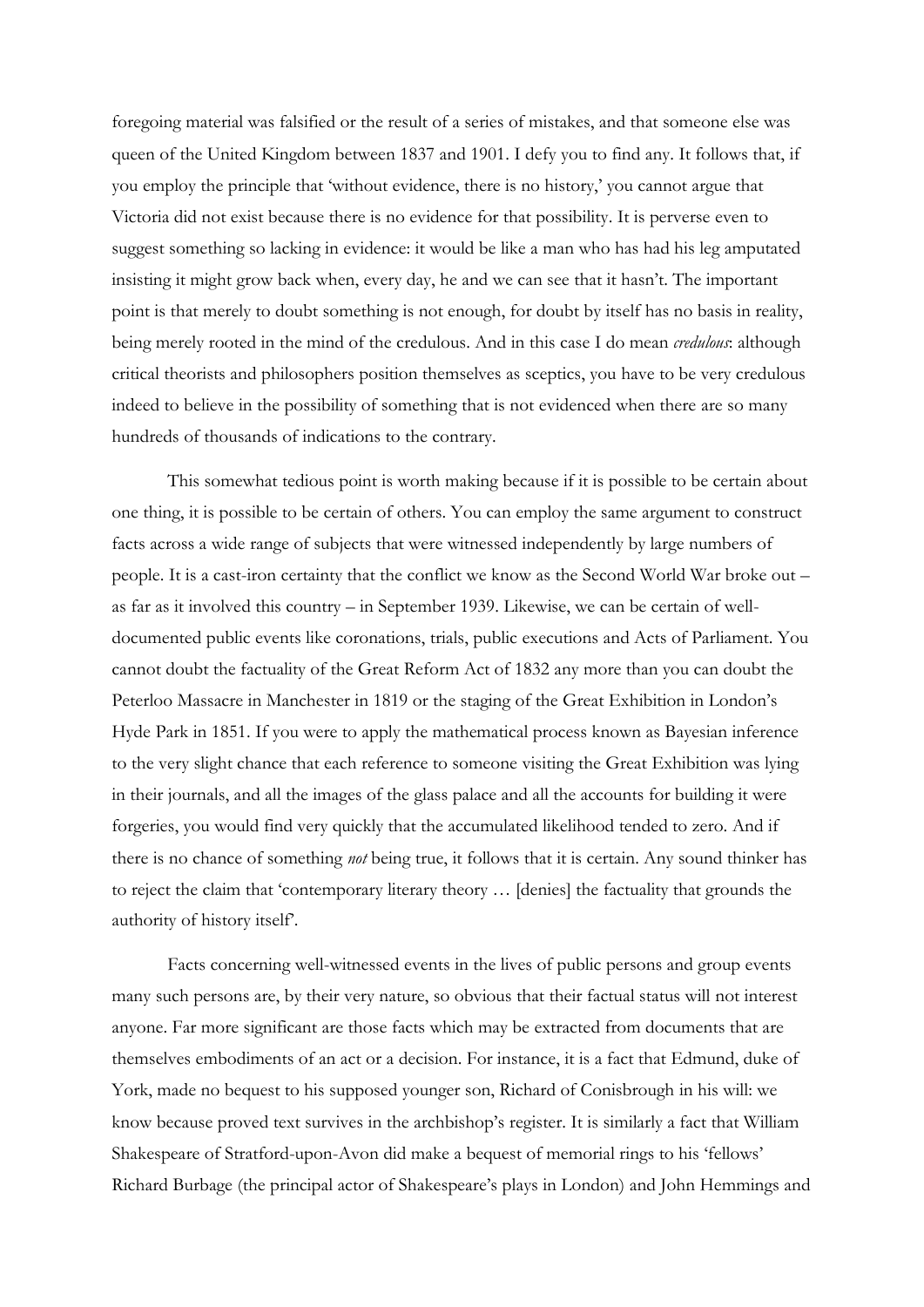Henry Condell, the editors of the first folio of Shakespeare's works. In this case we have double the grounds for certainty because we have the original manuscript of the will as well as the text of the proved version in the archbishop's register. Extracting series of details implicit in documents can lead to the construction of further facts. It cannot be doubted that the name of Henry Percy, earl of Northumberland, appears in all but one of the 83 witness lists copied in the rolls of royal charters granted by Henry IV prior to the earl's rebellion in 1403. And of course we can apply quantitative analysis to extracts from documents. In the course of doing my PhD, I examined the 13,500 probate accounts that survive for the diocese of Canterbury for the period 1570-1720. These indicate that the proportion of people whose executors and administrators claimed to have paid for medical assistance increased from less than 10 percent in the late sixteenth century to more than 50 percent after 1670. This change too can be regarded as a fact: not only does the sample include all the accounts known to survive for the diocese, it is such a large proportion of the population of East Kent that if a further series of accounts were to come to light for that region, it would almost certainly reflect the same proportions.

These above categories of facts are all document-based but we should not neglect that vestiges of the actual past remain. Therefore we can add the corroborations between the documentary record and the actual past as another means of achieving certainty. For instance, until 2008 all that was known of Rendlesham in the Saxon period was the reference in Bede's *History of the English Church and People* to it being a royal *vill* where a prince was baptised in the seventh century. That single reference was given enormous support when a systematic search by a team of metal detectorists over 400 acres of farmland there revealed thousands of Saxon objects, including more gold coins than found at any other Saxon site and many other precious items. Just a single gold coin by itself would not have supported Bede's statement that this was a royal residence: the discovery of thirty-seven of them amongst the finds, which were scattered across 120 of those 400 acres, leaves no doubt.

What about those recorded details that do not obviously qualify as facts – details that we cannot check through the archaeological and scientific means? Almost all of these are potentially correct but any one of them might be tainted by misinformation, disinformation, mistaken identity, mistaken quantities or some other error. Obviously, we should not simply presume any one is true – especially if it cannot be independently verified. However, in some cases, we can test the truthfulness of a piece of information recording an event. We can employ the principle that 'written evidence is only as good as the information available to its author'. Every document must have been composed by someone who had an informant or who was an eyewitness of the events he or she describes. If the information conveyed can be shown to be false, we can set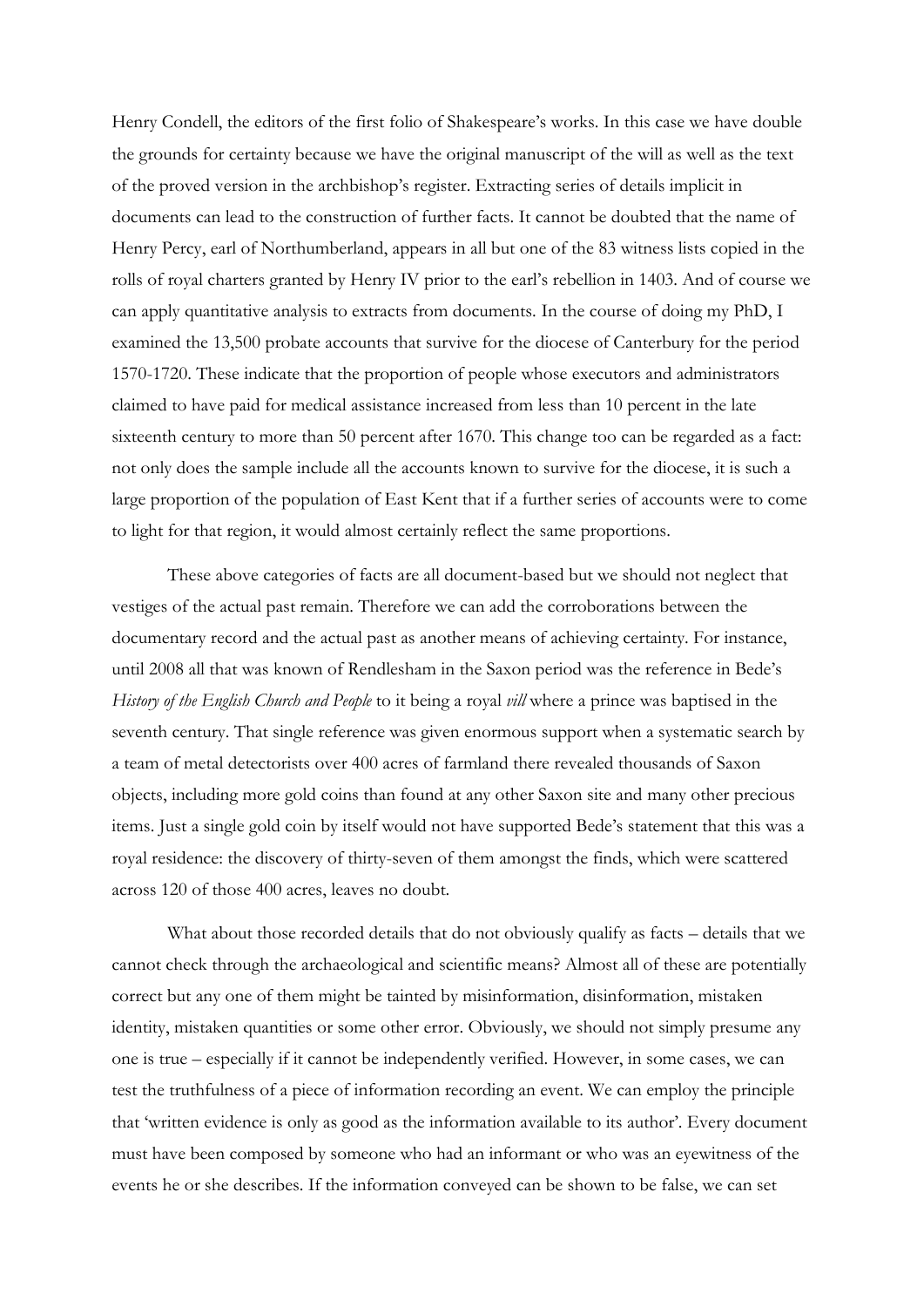aside or at least question the resulting document. If it can be shown that there was insufficient time for it to reach the chronicler before being written down – for instance, if something was reported before it happened – we can be sure that the informant was privy to prior knowledge. A chronicler may well have been writing an original text – in which case we would certainly refer to his chronicle as a *primary* source – but in reality his narrative is not original unless he was an eyewitness of the events he describes. He is simply part of a network. The information in his chronicle was framed by the original eyewitness; it may have passed by word of mouth through one or more intermediaries, and it finally reached one or more chroniclers, who wrote it down. So a primary source is not the *start* of an information trail but the end of one, the point at which the word-of-mouth testimony becomes enshrined in its final literary form. Moreover, although we cannot understand it in exactly the way that it was written, with all the nuances of the language and culture of a different time, we can recover the specific details as if we were reading them on the same day that they were written. The bridge of evidence might not take us all the way to the actual past but it gets us close – and sometimes we can reconstruct the information trail that connects the event in one place and the chronicler in another.<sup>8</sup>

Edward II's fake death is a prime example of this. We can see how Lord Berkeley's news of the supposed death at Berkeley Castle was taken to Lincoln and from there, how it passed throughout the realm to all the chroniclers who repeated it, over and over again, and kept on repeating it even after Lord Berkeley denied its veracity. We can thus understand how the news spread and why people believed the man was dead. (No one repeated his denial of the news, which was delivered in Parliament but which he was forced to retract.) Similar techniques concerning the distribution of news can be used to examine the death of Edward II's grandson, Thomas, duke of Gloucester, in 1397. We can see that he was arrested on the authority of Richard II, that the king ordered the duke (his own uncle) to be taken under guard to Calais, that Richard authorised a man to go to Calais to take the duke's confession, that Richard issued an inquisition into the possessions of the *late* duke of Gloucester on 7 September 1397 and that the duke's confession was made two days later, on 9 September. Thus although the extant original evidence does not go so far as to show us that Richard II ordered the duke's murder, it contains sufficient information for us to establish beyond doubt that the king had prior knowledge of the duke's impending death, which was violent, as we know from an eyewitness who testified in Parliament two years later. Therefore we can be confident Richard II ordered his uncle to be murdered. The bridge of evidence sometimes allows us to see an event with sufficient clarity that

<sup>8</sup> For a fuller explanation of this approach, see I. Mortimer, *Medieval Intrigue* (2009), introduction.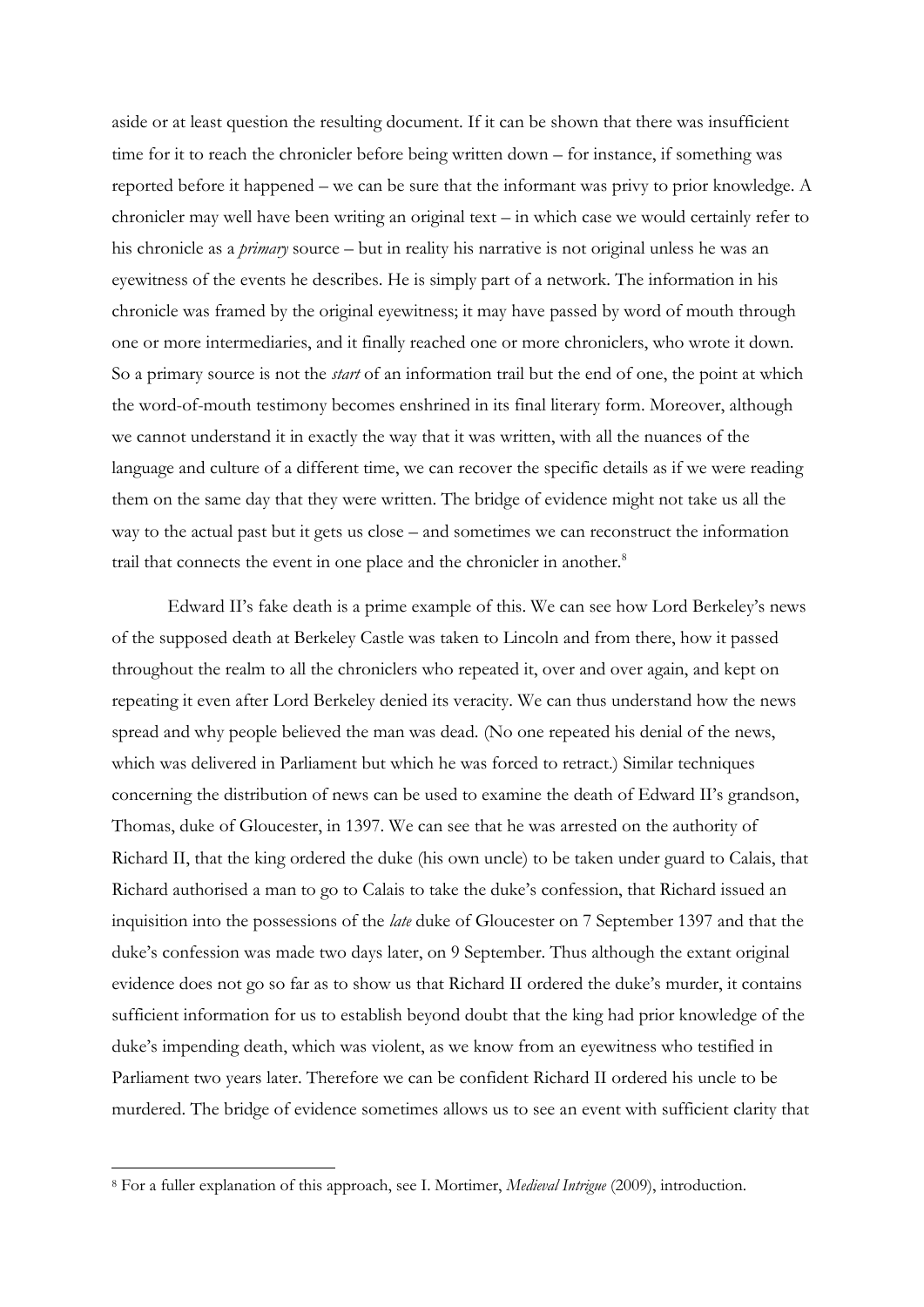we may point the finger of blame with certainty at someone – in this case, Richard II. All these basic facts provide the framework for studying the past and are not subject to the criticisms of personal bias or selectivity.

So what? Using all these methods we can construct a bundle of facts. By themselves they do nothing but twinkle in the vast darkness of the past. Does this not just make us antiquarian stargazers rather than historians? No. Every single fact we can construct places a limit on our possible re-descriptions of the past. In describing the reign of Richard II we have a fixed point in that we know he ordered his uncle to be murdered in Calais. We can similarly determine many other facts – from his accession in 1377 to his trial in Parliament in 1399 – and thus we have more fixed points, which are not tainted with personal views, likelihoods or professional opinions. We end up with just a fraction of all the things that we might want to know about him, of course, but nevertheless the things we do know for certain act as constraints on the possible re-descriptions of the man and his reign. If we know from multiple sources that he was in Westminster on a certain day, we cannot say that he might have been in York on that same day. While his reign is indeed 'infinitely re-describable', the potential for infinite variation lies not in the framework of facts but in the interpretations and explanations we lay over that framework, as these inevitably differ from historian to historian. To use the analogy of a Beethoven symphony: that too is 'infinitely re-describable'. Every performance is different yet each one is still recognisable as a Beethoven symphony on account of the performers observing the essential limits of the work. In the case of the symphony, these are the notes and the bars of the music; in the case of a historical subject, they are the facts and the passage of time. The potential for 'infinite re-description' does not imply a vast scope for error but our ability to have more than one view of a series of historical facts. It is thus not a weakness of history but a strength, like our ability to have more than one view about the pros and cons of a political suggestion in the modern world.

## Part Four: The historical imagination

You are probably aware of the long debate about whether history is a science or an art, which started in the late nineteenth century and continued into the twentieth. I often feel I want to go back to those distinguished gentlemen and tell them: 'look, chaps, it a straightforward matter. The extraction of historical facts from a body of evidence is a *scientific* process, like the extraction of pigments in order to make paint; what we then do with the products is an art.' I'd then illustrate the point by showing that, while the deduction that Richard II ordered his uncle to be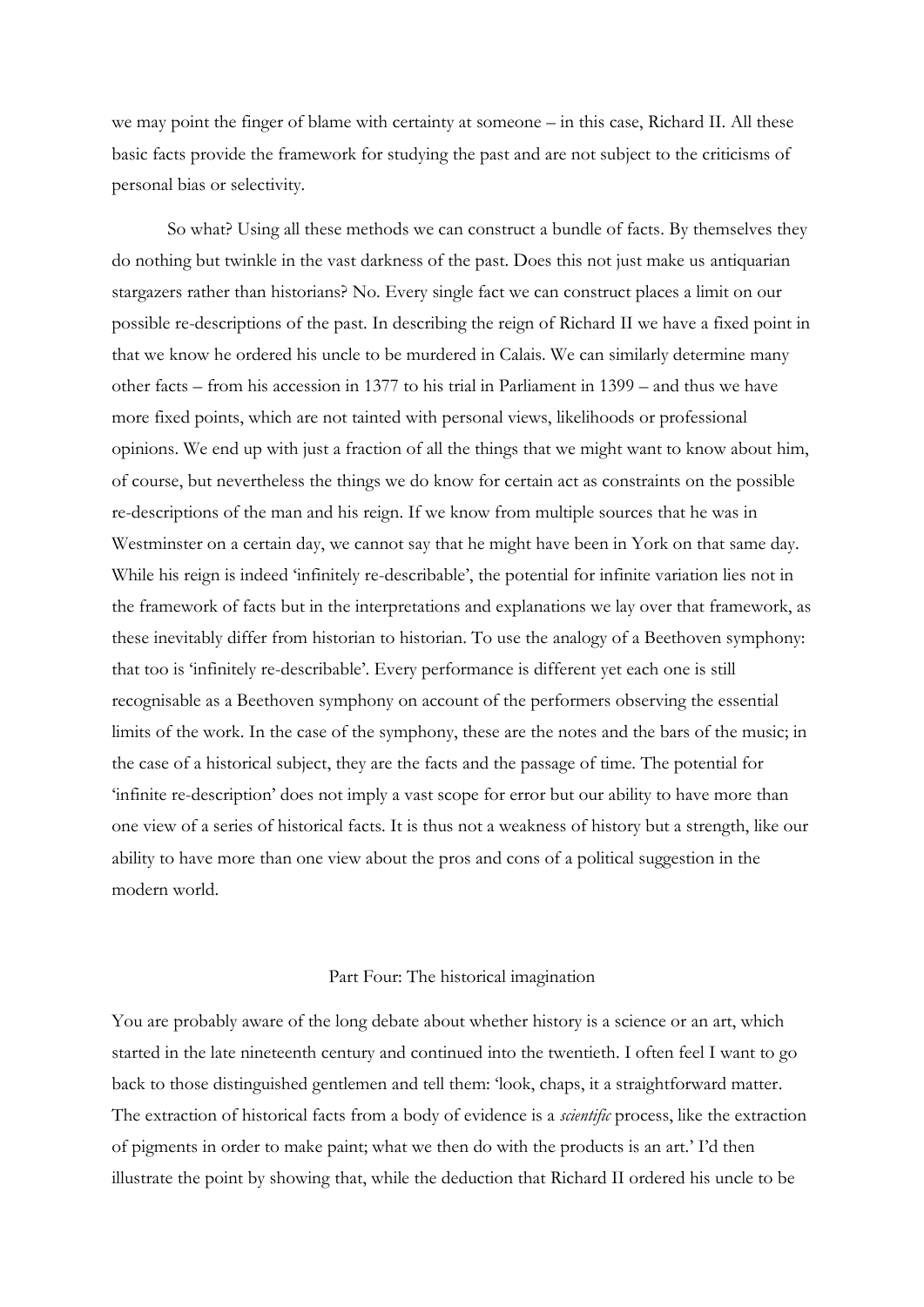killed is entirely down to a logical, scientific process, what we say about the event is a matter of opinion. What were the motives? How did the killing affect Richard's relations with the nobility and the populace? Did the killing play on the king's conscience? All such things are matters of interpretation, and part of the art of history. To be reliable and effective, a historical work needs to incorporate both science and art.

The historical imagination sits between the two. It is not a fact-based interpretation but an informed attempt to picture the actual past that we cannot directly reach. If you go right back to the start of my talk, I mentioned being in Mr Turner's classroom thinking about visiting Tudor England. My mind was full of such speculation in those days. One day my parents took me to see Grosmont Castle in South Wales. This was the birthplace of Henry, the first duke of Lancaster – the greatest knight of the fourteenth century, you might recall (unless you happen to watch TV) – and my imagination was working overtime. I pictured his heavily pregnant mother in her gown coming down from the solar to the hall, and the fire burning on the hearth, the priest sitting beside her at the table on the dais, the painted walls and the servants bustling. I was so carried away that, by the time we arrived at the castle, I had forgotten it was a ruin. I stood in the empty stone shell of the hall, with grass beneath my feet, and looked at the explanatory signs. The people who had lived here had their dates after their names, as if their deaths had become part of their identity. It struck me then, that all these dead people were being pinned out like butterflies in a museum cabinet. But surely the way to see butterflies is alive and flying about? And surely the way to see medieval people is laughing, eating, smiling, praying, fighting, drunk. angry, crying and imploring?

Many years later these flights of fancy developed into my Time Travellers Guides – to Medieval England, Elizabethan England, Restoration Britain and Regency Britain. The idea is, on one level, simple: if you really could travel to the past, where would you stay, what would you wear, how would you need to talk to communicate with the natives, which diseases might kill you, which medical practitioners might kill you, which laws might kill you, and so forth. It is an extremely easy-to-read format and has the wonderful advantage of putting the reader at the centre of the story, and thus juxtaposing the modern world and the past in such a way that it has immediate impact on people. On another level, however, it is a much more subtle device. Normally a historian will research all the evidence at his or her disposal to find out what is known about a subject and then attempt to add to that body of knowledge by reinterpreting some data or adding to the facts and details that may be gleaned from the records or the archaeological evidence. However, in a *Time Traveller's Guide*, you have to prioritise the actual past, as if you could see it. That exercise gives you new research questions – for example, what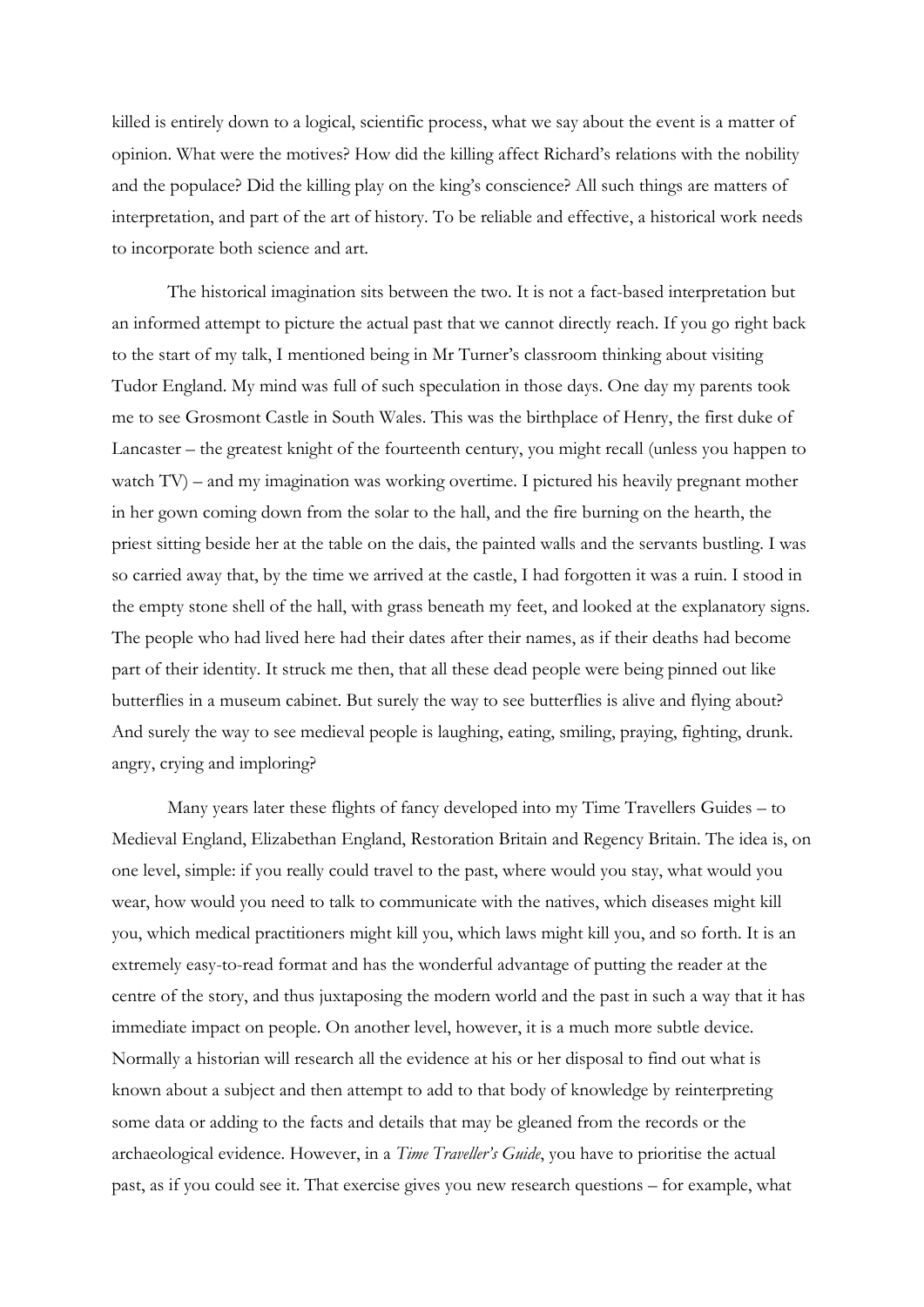did such and such street look like, smell like and sound like in the fourteenth century; what did a bedchamber in a house on that street look like and smell like – and then you have to reach for all the evidence you can find to answer those questions. And sometimes you find the evidence is lacking. As a result, it teaches us what we *don't* know about the past. It illustrates the shortcomings in our evidence in a very powerful way.

You don't have to rely on me having anticipated your areas of research in my *Time Traveller's Guides* to use this method. Earlier this month, I was attending the Fifteenth Century Conference at the University of Exeter. In one session, two PhD students and one academic separately presented their findings on the extent to which foreigners in London, King's Lynn and Exeter were able to integrate with the local community. In each place we were talking about 6% or 7% of the population, most being Dutch or German. The historians presenting their papers each talked about whether the incomers were accepted into parish fraternities, trade guilds or given the freedom of the city. They spoke about the high prices they sometimes had to pay for such freedoms. All three papers were very good studies of the entry lists to the memberships of relevant organisations. Yet that was just it: they were studies of these documents, not the past. What was missing became immediately apparent if you applied a 'time traveller's test' to the subject. If you were to walk down to the quay in Exeter in 1470, how would you identify a foreigner? How would they identify themselves? First, by their clothes. Second, by their language and accents. Third, by the customs of their homeland. None of these were evidenced in the documents under discussion except their names. Yet we know from Dutch and Flemish paintings how distinctive Continental costume would have appeared in an English setting. In Exeter, there was a substantial settlement of Bretons; and many ships from Brittany came to the quay each year; so it would be wrong simply to assume that Bretons would have dressed in the English style, like everyone around them: it is equally likely they were proud of their Breton costume and keen to maintain that identity to bond with their brethren who regularly visited from the homeland. Some may have been half and half. We know from our own time that dress sends powerful signals about difference or the desire to conform; and we know from fifteenthcentury records, when clothes were comparatively far more expensive, that society was even more attuned to the way people dressed. Therefore, although examining the records of freedoms of the city and membership of fraternities and guilds reveals many interesting facts, applying a 'time traveller's test' reveals limitations to the relevance of those facts.

An important extension of this principle lies in the histories that remain hidden. As most documents in pre-twentieth-century history were created by men for other men to read, it is inevitable that women's interests rarely feature. You don't need to run a time-travel exercise to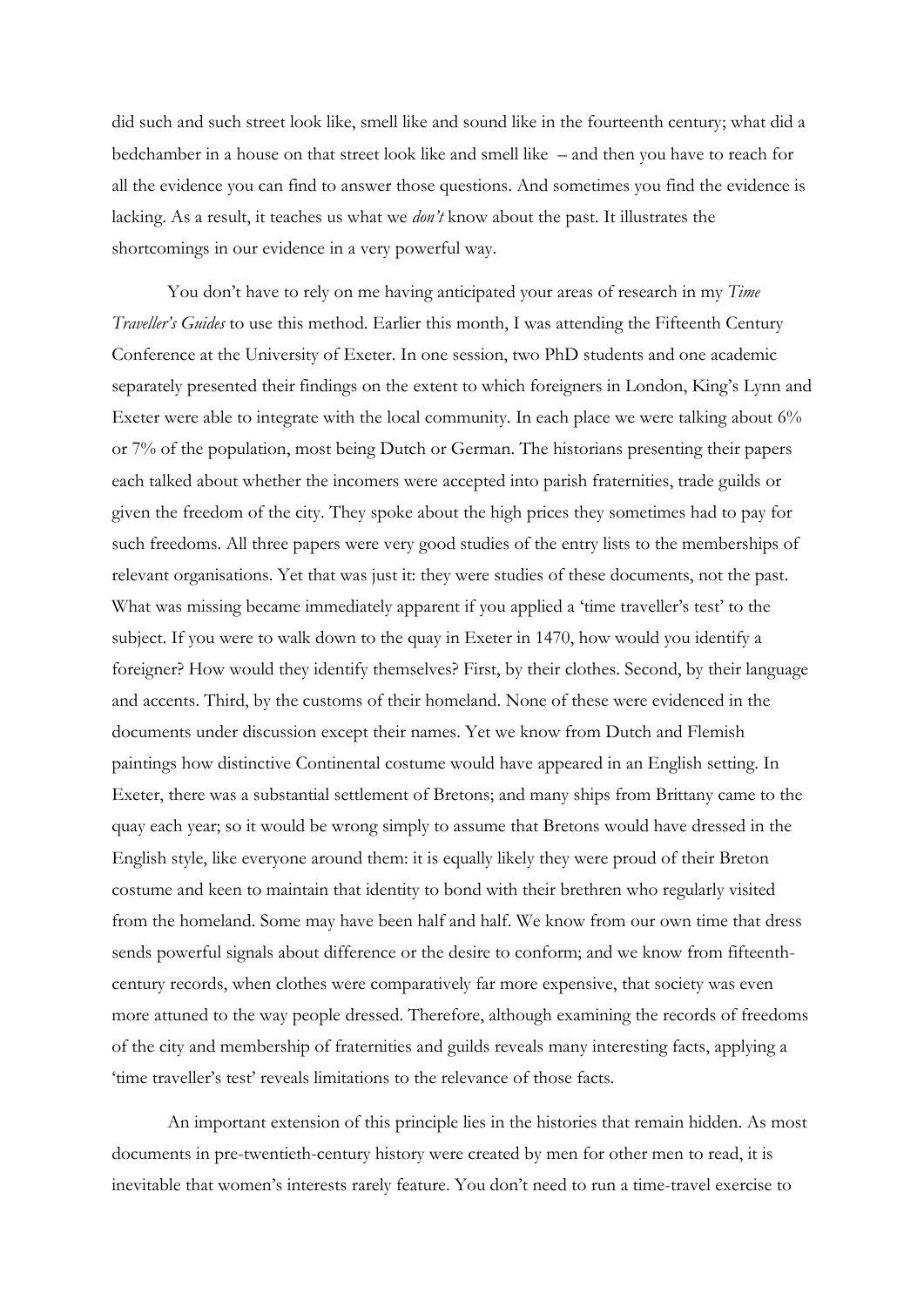work out that medieval women's history is considerably more difficult to tease out of the existing sources. You can say the same of the history of any minorities living in Britain. Some thematic subjects, by their nature, are harder to trace than others. It is far easier to study heterosexual love than homosexual love before the 1960s. In past centuries, when even powerful men could be hanged for sodomy, such as the earl of Castlehaven in 1631 and the bishop of Waterford in 1640, the discussion of same-sex love normally only appears in the sources in a negative context. Similarly, few people were inclined to be open about their religious doubts when the penalty for heresy was being burnt at the stake. Writing about a subject whose protagonists constantly faced persecution requires us to recognise that the extant evidence leaves us a long way short of past reality. In order to write about the subject (not just the persecution) requires a very careful use of the historical imagination to establish relevant questions which might be answered by elements within the extant evidence.

Proponents of 'What if?' history perform similar exercises in historical imagination. By asking 'what if the Spanish Armada had been successful?' and 'what if it had not rained the night before the Battle of Agincourt?' we can use our historical imaginations to dispense with much of the later baggage that clouds our judgement The very words 'Armada' and 'Agincourt' make us immediately think of great English victories. Yet to Sir Francis Drake or Henry V on the eve of their battles, victory was far from assured. Moreover, on hearing that a Spanish invasion fleet was at sea, the people of England would themselves have thought 'what if they land?' The men with Henry V definitely wondered what would happen if the French were able to engage them on their own terms: the rich would be ransomed, the ordinary soldiers killed. Such outcomes focus the mind. As things turned out, the Armada was unable to land on English soil, and it *did* rain the night before Agincourt, so the French heavy cavalry became bogged down in the mud. But if you want to close the gap between the actual past and what we can know of it, you have to use your historical imagination to identify the worries of those witnessing the unfolding of events, for such concerns are not normally preserved after the event.

Another example of how the historical imagination can help us close the gap between the past and history is illustrated by people working in the fields of re-enactment and experimental archaeology. Often their findings will be speculative but they can also be meaningful. For example, when writing *1415*, I found myself wondering why the English managed to remain dominant in the use of the longbow for so many years. After all, you'd have thought that the French, having lost out so comprehensively at Crécy in 1346, would have learnt by the time of Agincourt in 1415 that English archers could be very disruptive and that therefore they should have archers just as deadly, if only for their own defence. Part of the explanation why this did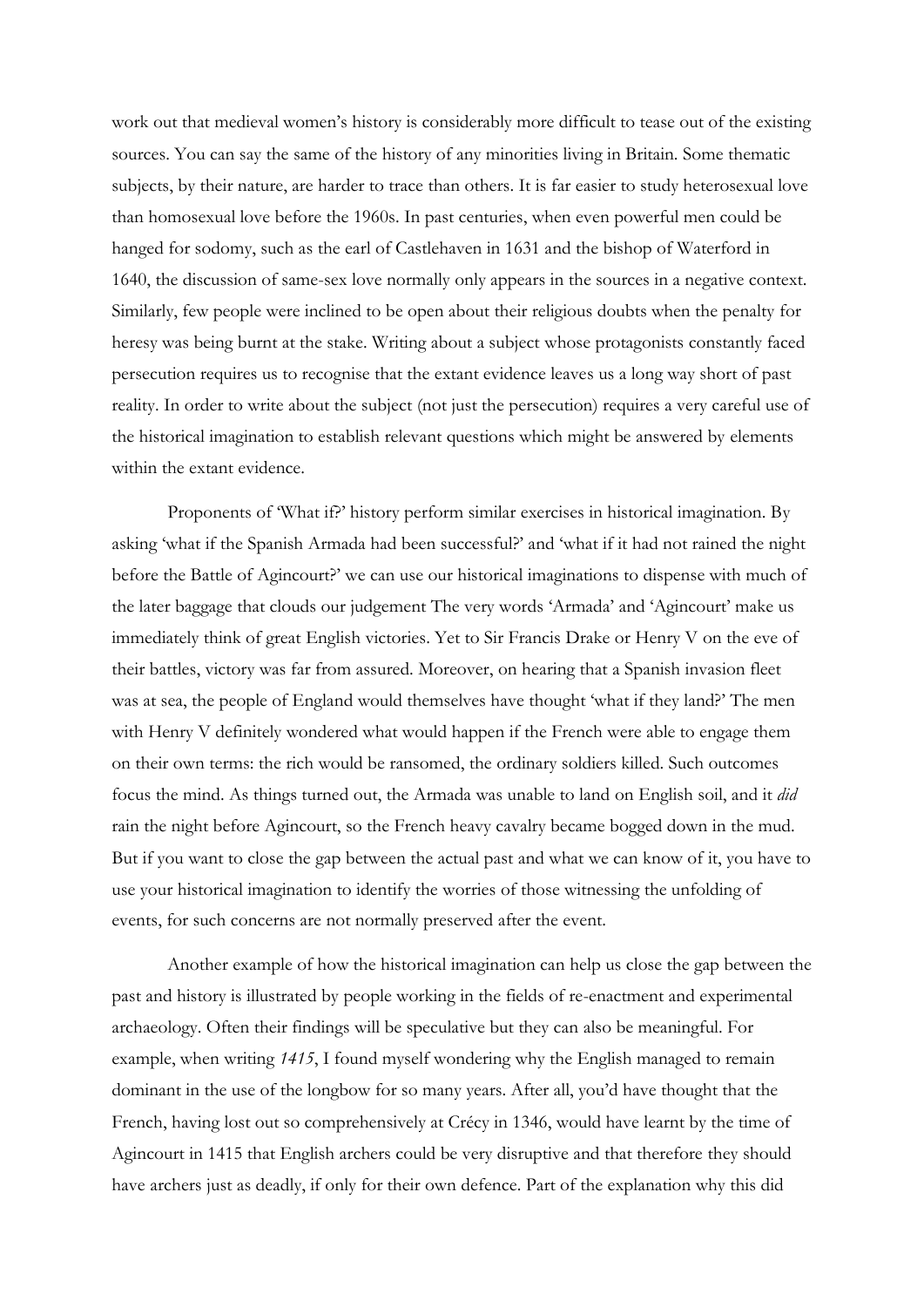not happen clearly lies in the military culture of the kingdom of France and the low status of archers within it. However, another part lay in logistics. In April 1342, Edward III ordered seven thousand longbows to be gathered and stored at the Tower along with 130,000 sheaves of arrows.<sup>9</sup> The full meaning of that detail can only be appreciated if you try to envisage making all those arrows. There were normally twenty-four arrows in a single sheaf so that one order is for 3.12 million arrows. I asked my brother David, who is a blacksmith, how long it would take to make a single arrowhead of the sort used in the fourteenth century. He experimented with various forms – heavy points for piercing armour, flat-headed blades for wiping out infantry – and found that his average time after making more than twenty examples was thirty minutes per arrowhead, with his fastest time being twenty-eight minutes. He reckoned he could get that down to perhaps twenty-five. An experienced medieval blacksmith might get a little faster, with perhaps twenty minutes being possible. Therefore, making 3.12 million arrowheads would have taken in excess of a million hours work. That would have occupied five hundred blacksmiths for ten months – and that's probably about a quarter of all the experienced blacksmiths in England – and they'd have to produce nothing but arrowheads in all that time. And that's just the arrowheads: there was also the selection and shaping of the arrows themselves, the fletching with goose feathers, the making of the quiver, and the fitting of the arrowheads to each shaft. Every full sheaf probably took in the region of twenty man-hours. You could not just give the order for so many arrows to be made for an attack in six weeks' time: you had to have them constantly being manufactured and repaired, so that royal officers and sheriffs could simply gather them up when required. So it is significant that English archery laws made sure that arrows were constantly in production. The French, on the other hand, could not suddenly make three million arrows to defend themselves at short notice. A practical experiment in shaping a plain piece of metal closed the gap between the evidence and the actual past and revealed a key reason for the English archery advantage in the Hundred Years War.

## Conclusion

We have come a long way since that moment in Mr Turner's classroom. We have come to terms with the disturbing shortcomings of history, and we have taken a look at the threats they pose to our society. We have seen that it is not our methodologies themselves that are the main problem so much as the spreading cynicism that history is unprovable and may be denied. In response, we have looked at the purposes of history and we have identified ways to underline the factuality of

<sup>9</sup> Jim Bradbury, *The Medieval Archer* (1985), p. 93-4.